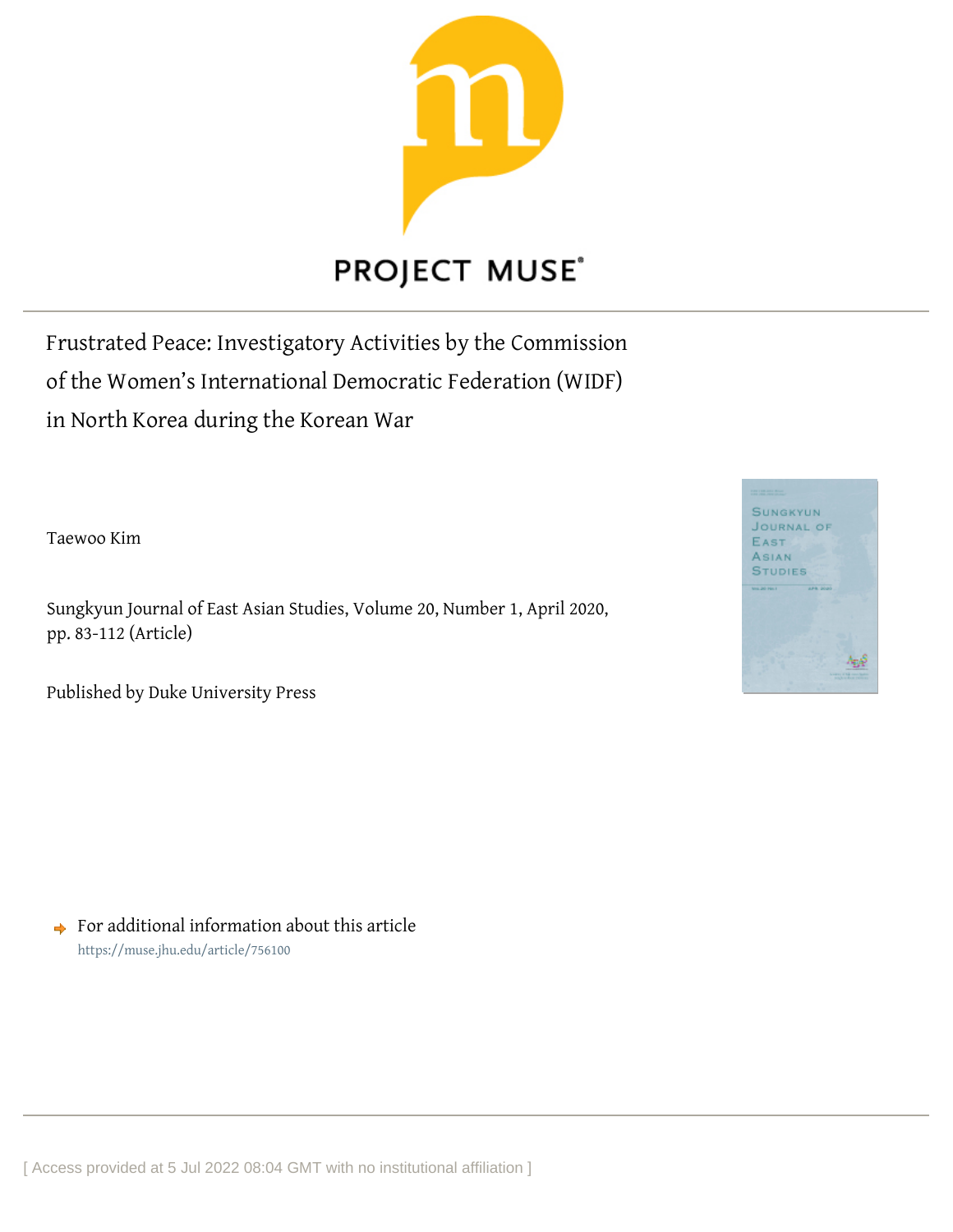# **Frustrated Peace: Investigatory Activities by the Commission of the Women's International Democratic Federation (WIDF) in North Korea during the Korean War\***

Taewoo KIM *Department of Korean Studies, Hankuk University of Foreign Studies*

# ABSTRACT

This article attempts a broad study of the achievements and limits of the activities of the Commission of the Women's International Democratic Federation (WIDF) that investigated war atrocities in North Korea during the Korean War. The contents of the WIDF Korea Report have been regarded (and dismissed) as political propaganda of the Soviet Union and North Korea for a long period of time because they were comprised mainly of criticisms towards the United States. Following the end of the Cold War, however, the report has begun to be reevaluated in nature, along with the recently declassified documents concerning the Korean War and extensive research on the bombing raids conducted by the US Air Force (USAF) and massacres allegedly committed in North Korea by UN forces. These developments make it possible to study the activities of the WIDF Commission from a broader, more nuanced, and more objective perspective. Above all, the individual records of some members of the Commission from Western European countries, who had not been involved in communist activities, show plainly that the WIDF's investigation activities in North Korea were conducted with the goal of tracking down the truth in an efficient manner. In order to assure the objectivity of the arguments of the report, the members of the Commission tried to eliminate political discourse in the process of their investigation and in the preparation of their report, and constantly expressed their suspicions about North Korean claims, doing their utmost to gather irrefutable evidence. These efforts to secure objectivity in their investigation served as the main reason that none of the members of the Commission denied or retracted the arguments of the final report after returning to their home countries. Although suffering ordeals like expulsion from public office, being called traitors, and standing trial after returning home, the women held to their convictions. Moreover, recent historical research and oral data about the massacres of North Korean civilians and the aerial bombing of civilian areas during the Korean War clearly show that many of the claims in the WIDF Korea Report are close to the historical truth.

Keywords: WIDF, women and war, Korean War, massacre, bombing, sexual violence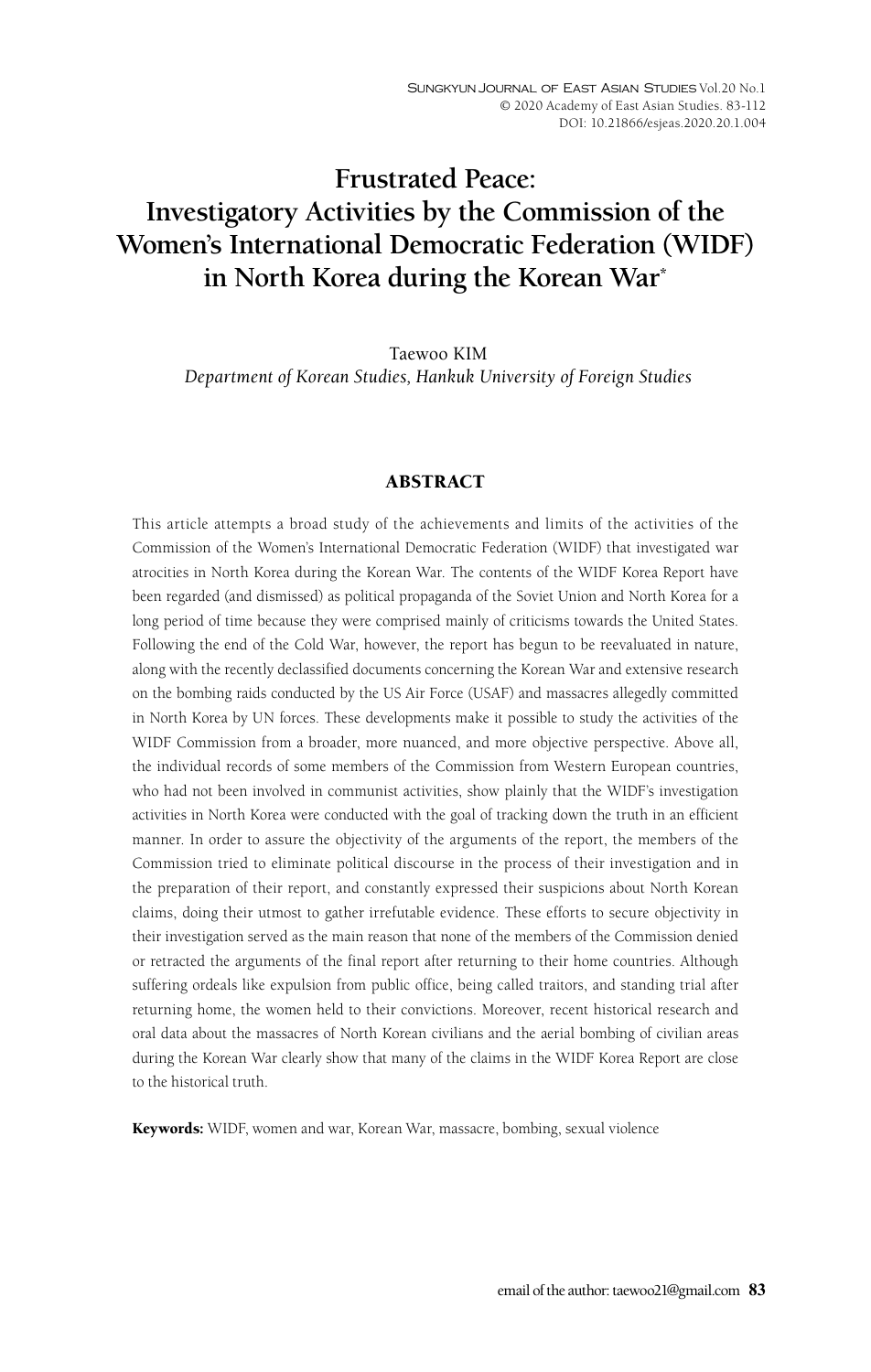# Introduction

On May 1951, twenty-one women from eighteen countries came to North Korea as the Korean War raged. The delegation of the Women's International Democratic Federation (WIDF) represented women from the continents of Europe, Africa, North America, South America, and Asia. Although these women faced an extremely dangerous situation with bombs falling all around them, they tried to see and hear as much as possible about events transpiring on the Korean Peninsula for the approximately twelve days of their stay. The women then released the final results of their investigation activities to the world by publishing a report titled *We Accuse*. The report was translated into multiple languages, including English, Korean, Chinese, German, Spanish, and submitted officially to the United Nations (UN) (WICIK 1951).

Shortly after the WIDF report was released, the Danish press commented that "no one in western countries has had an opportunity to hear the voice of the Korean people," until these women returned to their homelands (*Vi Kvinder* 1951, 6). There had indeed been no opportunity to hear the detailed and vivid voices of Korean civilians before the WIDF report was released. However, the value of the report has been completely disregarded and dismissed until now, just as it was during the Korean War. The politics and culture of the Cold War treated the critical statements of the final report of the WIDF Commission (Women's International Commission for the Investigation of War Atrocities Committed in Korea, the official name of the Commission) entirely as pro-Soviet and pro-communist political propaganda.

The US government did not provide a public statement on the WIDF Korea Report. However, information services of the US State Department widely disseminated a critical document drafted by a coalition of over thirty conservative women's organizations, coordinated by the Women United for United Nations (WUUN), through Radio Free Asia and Radio Free Europe (Mooney 2013, 57; Laville 2002, 137–138). Some members of the WIDF Commission (hereafter, Commission) were even threatened with prosecution for treason or violently arrested and interrogated after returning to their homelands. They were deprived of their former social positions and prestige—privileges that most women in the 1950s were rarely given. Having delegated the members of the Commission, the WIDF also came to lose its consultative status at the United Nations Economic and Social Council (re-approved only in 1967) due to the impact of the Korea report. Even though the WIDF was considered one of the most important global women's organizations after World War II, the organization fell into a critical situation owing to the activities carried out on the Korean Peninsula (Donert 2016, 314).

Researchers have also long disregarded the major claims of the WIDF Korea Report. In spite of the historical importance of the data that directly reflected the voices of common North Korean people, researchers have long refused to recognize its value. However, recent studies re-evaluating the organizational nature of the

This work was supported by the Hankuk University of Foreign Studies Research Fund of 2020.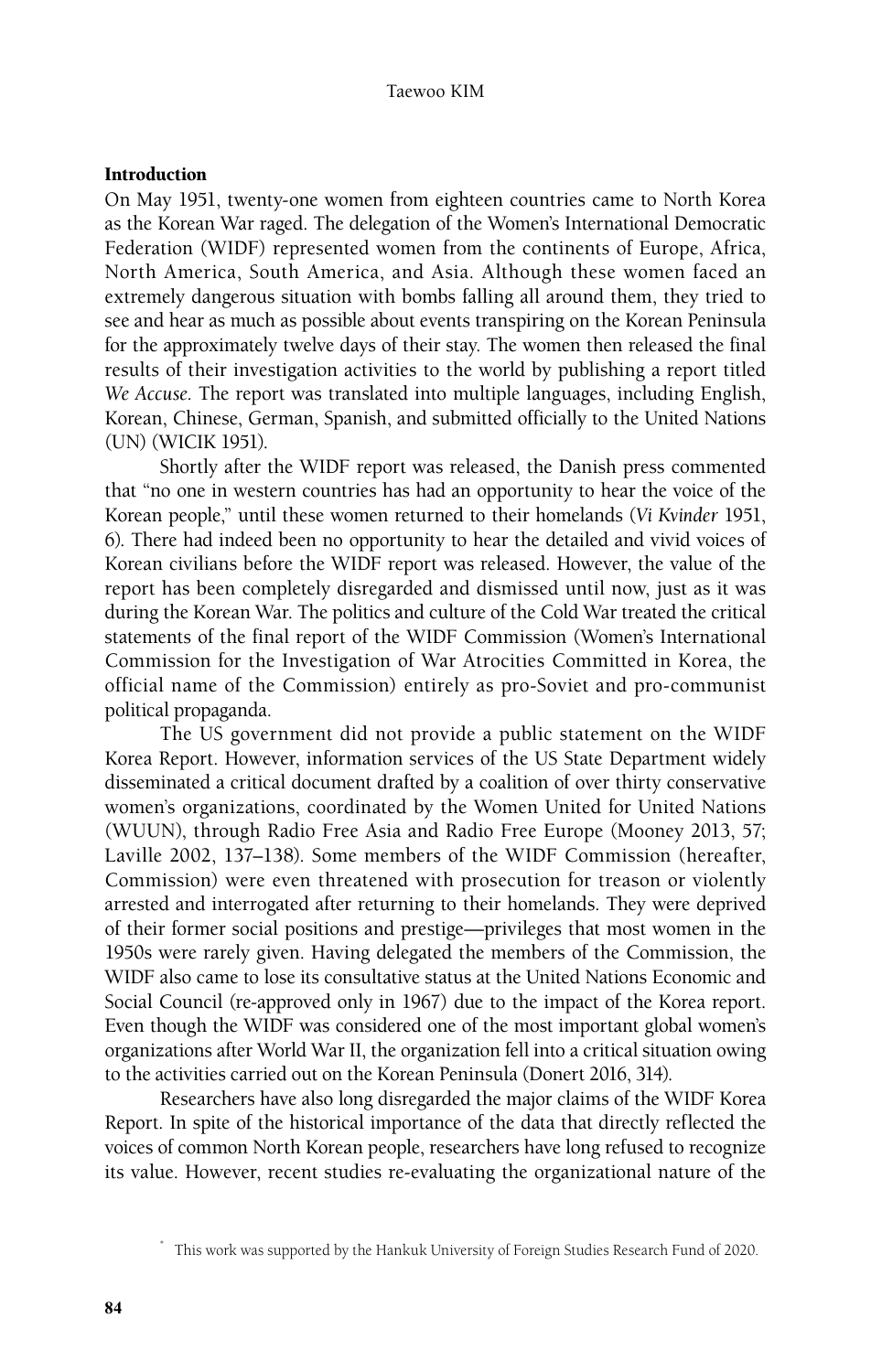WIDF itself offer an opportunity to assess the value of the WIDF Korea Report from a new perspective. For example, Francisca de Haan has claimed that the WIDF had constant interchanges with women's organizations in western countries, beyond the Iron Curtain of the Cold War, and was active in the UN, emphasizing that the historical evaluation of the WIDF was locked into the Cold War paradigm of western countries (De Haan 2010, 547–573). Mooney has emphasized that the WIDF campaigns ranged from anti-fascist activism and anti-colonial struggles to mobilization for women's suffrage and the defense of women's citizenship. (Mooney 2013, 52–57) And McGregor has revealed the anti-colonial nature of the WIDF through its activities in Vietnam and Algeria from 1945 to 1965 (McGregor 2016, 925–944). All of recent studies empathize with the activities and nature of the WIDF and show that its activities were not restricted to or by Cold War paradigms.

In agreement with the research trend of articles such as these, there have emerged new research articles about the individuals who served as members of the Commission too. Celia Donert has analyzed how the relations between communist internationalism, human rights, and feminism shifted in the Third World during the early Cold War, with her main focus on the activities of Lilly Wächter, the Western German delegate of the Commission (Donert 2016). Fujime Yuki has detailed the influence of the activities of Monica Felton, the British delegate in Korea, on her entire life spent as a woman peace activist (Yuki 2013). Grace Huxford has also examined Felton's case in detail, analyzing the content and nature of the anti-war movement in Britain during the Korean War (Huxford 2018).

These books and articles provide a solid basis upon which to re-evaluate the nature of the WIDF itself during the Cold War, and its Korea Commission activities during the Korean War. However, these studies did not go further to demonstrate the objectivity of the contents of the final report, or the nature of the investigation activities. In other words, these studies do not specifically show how the WIDF Korea Report was prepared or examine the authenticity of the claims of the final report.

Nonetheless, many historical documents concerning the Korean War have been released from the archives of different countries and there has been a drastic rise in the number of relevant studies. Therefore, it is no longer impossible to know how the WIDF Korea report was prepared, or assess the authenticity of the contents of the final report. The main contents of the WIDF report are the damage by air bombings in North Korea, physical torture, mass murder, and the status of female victims of sexual violence. In the past, it was impossible to evaluate the authenticity of these claims of the Commission. However, the release of the documents of the United States Air Force (USAF) since 2000, and the truth ascertainment activities of the Republic of Korea (ROK) government and individual researchers make it possible to attempt to review more objectively the authenticity of the claims about North Korea's war damage in the WIDF Korea Report.

For an objective analysis of the activities of the WIDF Korea Commission, this article specifically investigates the historical background of the dispatch of the Commission, the political and social dispositions of individual members of the Commission, the principles of its local investigation activities, and its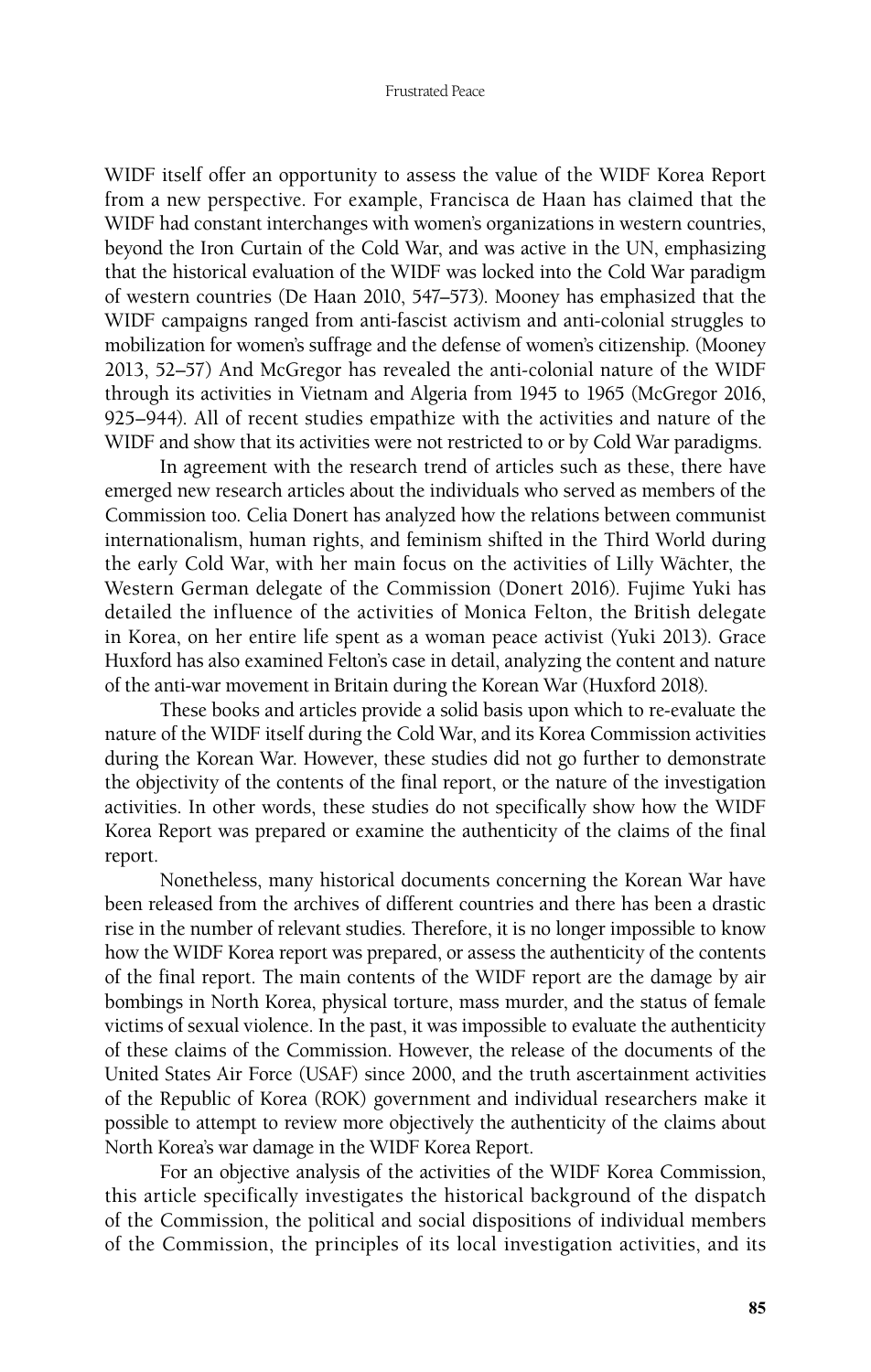methods of collecting opinions and preparing the report. These general analyses of the Commission can be considered as a process for ascertaining whether the investigation activities by the Commission were directed by the overarching goal of securing political propaganda for the Soviet Union and other communist nations (as Cold War approaches have maintained), or for the pure purpose of discovering the truth.

This article focuses particularly on the private records of Monica Felton (British delegate) and Kate Fleron (Danish delegate) as the primary documents for the study of the principles of local investigation activities and the methodology of writing the final report. All of these personal documents were written during the Korean War. As will be explained in detail in the main text of this article, Felton and Fleron were representative members of the Commission who were consistently critical voices concerning the methods of local investigation activities, in order to secure more objectivity in their investigations. The personal documents of these two delegates show their continuous suspicions about North Koreans' claims of atrocities by US troops in North Korea, the contents of internal debates among members of the Commission, the structure of discussions and agreements among members, and the methods for collecting evidence. These personal records contribute directly to a revised historical evaluation of the value of the final report prepared by the Commission.

# The Background and Process of the Formation of the Fact-Finding Commission to Korea by the WIDF

The dispatching of the fact-finding commission to North Korea by the WIDF can be traced back to the time when the Korean Democratic Women's League (KDWL) sent a letter to the WIDF and women worldwide in January 1951. The letter asserted that North Koreans were in agony caused by abusive air bombings and brutal massacres committed by UN forces (*Rodong Sinmun*, January 8, 1951). The KDWL became an official member of the WIDF in October 1946. Thus, the WIDF could not simply disregard such complaints from women of a member nation. The WIDF decided to dispatch a fact-finding team at the WIDF Berlin Conference held February 1–4, 1951, and implemented that decision in May of the same year (Korean Central Press Agency 1952, 294–295; Donert 2016, 321).

The WIDF was the largest women's organization worldwide, and was one of the most influential women's organizations along with the International Council of Women (ICW) and the International Alliance of Women (IAW). Historically, the WIDF was rooted in Europe's anti-fascist activities during World War II. The Union des Femmes Françaises (Union of French Women, UFF), founded by anti-fascist women in the fight against fascism in June 1945 in Paris, held its first congress and organized a steering committee to convene at the International Congress of Women. Afterward, some 850 women from 40 countries invited by the UFF attended the International Congress of Women in Paris from November 26 1945 until December 1 1945. The women formulated a resolution about the foundation of the WIDF under the leadership of Eugénie Cotton, the president of the congress. Thus, the WIDF was officially founded on November 29, 1945 (Korean Central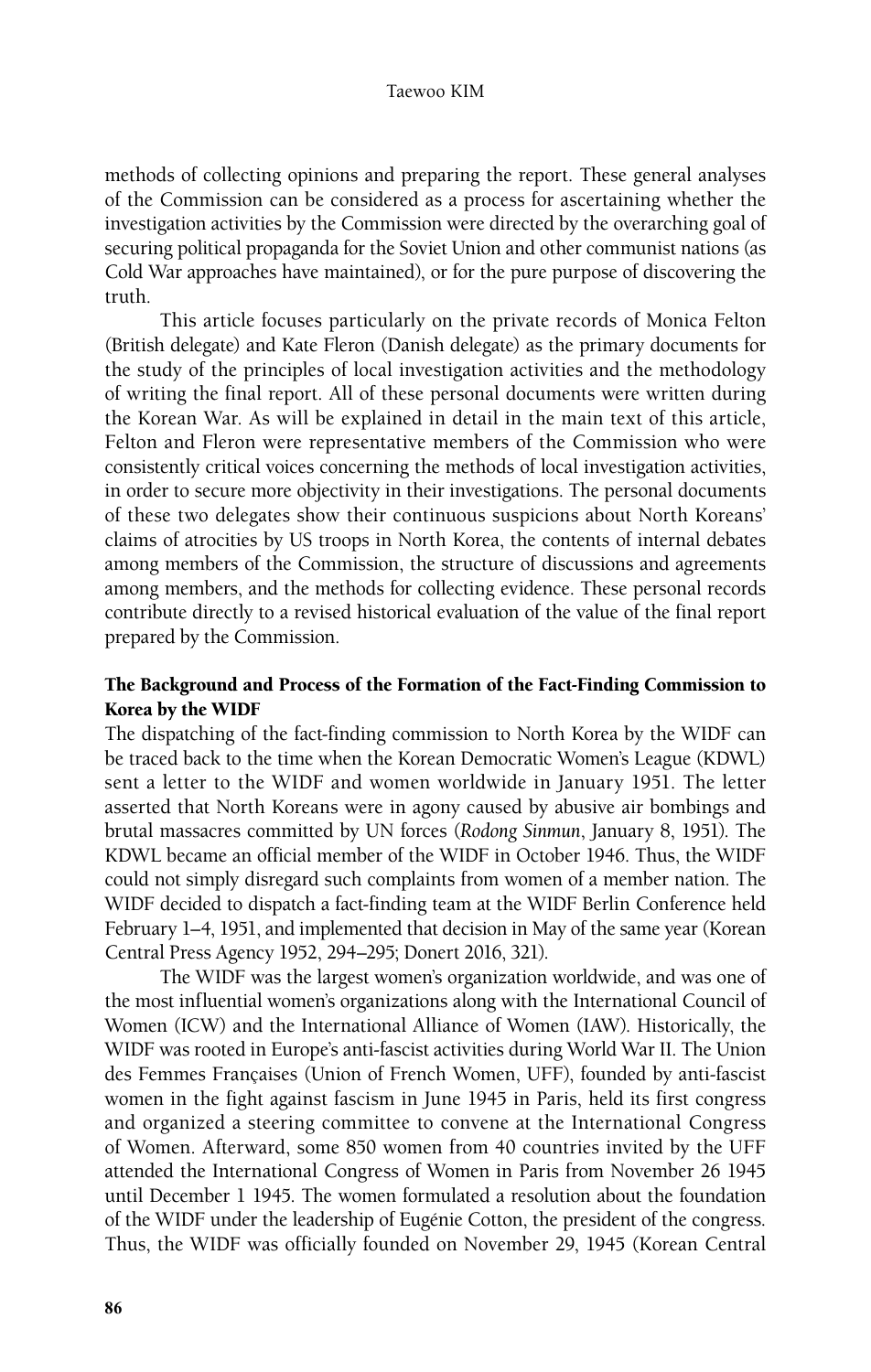Press Agency 1952, 293; Mooney 2013, 52–53).

The WIDF was seriously criticized as a pro-communist organization by western countries during the Cold War, but had mainly been classified as an antifascist organization before the Cold War began in earnest. A number of founders of the WIDF were involved in the resistance movements against Nazism and fascism in Europe and Asia. Some of the founders survived the concentration camps and prisons of the Nazis. Others were women who had lost their husbands or children during the war (De Haan 2010, 550). The WIDF stipulated five guiding principles: the elimination of fascism, the establishment of permanent peace, joint actions of women for social progress, the increase of women's rights until they were equal to men's rights, and the improvement of children's health (Korean Central Press Agency 1952, 294). Thus, the WIDF started as an anti-fascist and pro-peace organization rather than as a pro-communist organization.

Furthermore, concerning the post-colonial wars in Asia caused by local resistance against imperial countries such as Great Britain and France after World War II, the WIDF expressed support for the women of local countries. The WIDF became a target of antagonism from western countries, including the US, and was eventually stigmatized as a "communist organization" and attacked. In 1951 in particular, the WIDF voiced fierce criticism against France's attack on Vietnam, and waged a campaign to request French mothers not to send their sons to the battlefield. This campaign became the direct reason for the WIDF headquarters' forced transfer from Paris to East Berlin. The French government asked the WIDF to leave Paris (Mooney 2013, 57). From the time the WIDF was transferred to East Berlin, the organization naturally began to strengthen its relations with the Soviet Union. Not surprisingly, the affinity with the Soviet Union became one of the main reasons why the WIDF was subsequently accused of being a communist organization.

Despite fierce criticism from the US and other western countries, the WIDF never stopped carrying out pro-peace and anti-colonial activities in Asia, Africa, and South America. The organization formed organizational linkages with women's organizations in the Third World, such as Latin America or Southeast Asia, and began to dispatch fact-finding commissions in order to investigate the lives of the women in these regions. These local investigation activities in the Third World need to be considered seriously in relation with the investigation activities of North Korea in 1951. In other words, the WIDF's fact-finding commission to Korea was planned not simply for the temporary purpose of creating political propaganda during the Cold War, but as yet another typical pro-peace campaign that the WIDF had been pursuing around the world even before the Korean War.

For example, the WIDF dispatched a fact-finding delegation for the first time to Argentina, Chile, Brazil, and Uruguay in 1946. The activities were performed in order to systematically gather information about the women in areas formerly colonized by European countries, and to reinforce alliances with local anti-colonial women's organizations (WIDF 1946, 7; Armstong 2016, 322). In 1948, local factfinding commissions of the WIDF were sent to India, Malaysia, and Burma in order to investigate the conditions of women living in countries that had just become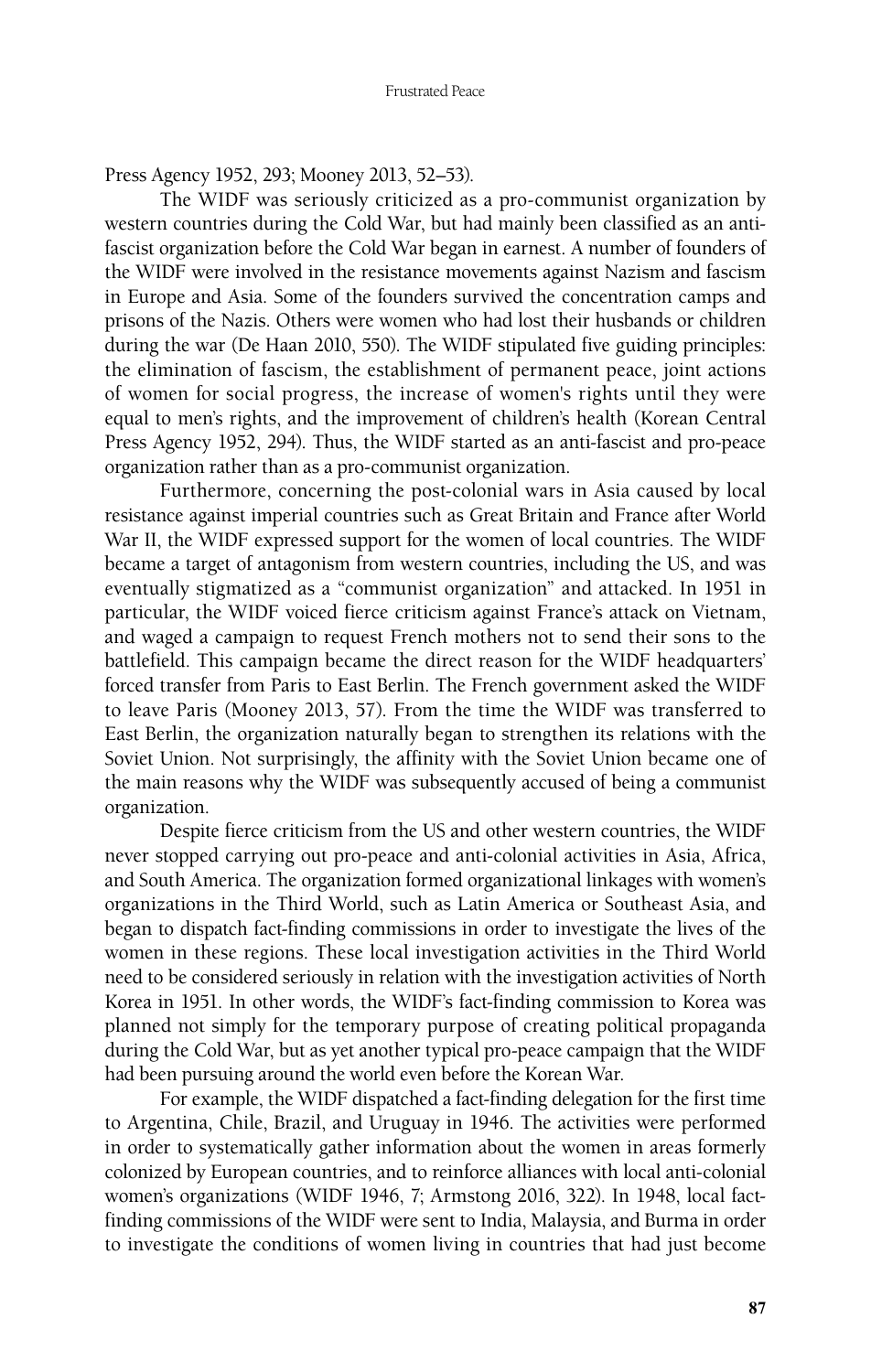independent (India and Burma) or were still under the colonial rule of Great Britain (Malaysia). Originally, the WIDF was scheduled to dispatch fact-finding commissions to Vietnam and Indonesia too, but France and the Netherlands refused to issue visas to the delegation. During this period, the WIDF made its best efforts to continuously strengthen "active solidarity in their fight for the independence of their countries" with the women of the Third World. (Armstrong 2016, 323–324).

The dispatch of the fact-finding commission to Korea in 1951 was therefore not an unprecedented or one-off political activity that was fundamentally at odds with the history and nature of the WIDF. There had been many examples of factfinding activities in Asia under the leadership of the WIDF starting in 1946. Considering these past activities of the WIDF, it would have been a natural decision to dispatch a fact-finding commission to North Korea during the Korean War. After the resolution was passed to dispatch the fact-finding team to Korea in February 1951, the Commission was quickly organized and dispatched. Based on the knowhow of the investigation activities of the fact-finding teams dispatched earlier to Asia and South America, the Korea Commission was prepared quite rapidly. The Commission was recruited and organized with assistance from women's organizations in many countries connected with the WIDF (WICIK 1951, 4). The WIDF sent invitation letters to the women recruited by each women's organization in various countries. Some of the invited women were members of the WIDF, but others were not. The women who received the invitation letters had the right to refuse participation in the Commission to North Korea (Felton 1953, 7).

According to the records left by Felton, she received an invitation letter in the second week of April 1951. Felton had to decide if she would accept the invitation within a week and if she would go to Korea in the absence of information about other members of the Commission (Felton 1953, 12). Most of the other members of the Commission had to go through a similar process.

The eighteen countries represented involved virtually all continents: Europe, Asia, Africa, South America, and North America. In the case of the continent of Europe, eleven countries sent delegates: Denmark, Czechoslovakia, the Netherlands, Great Britain, the USSR, France, Italy, Austria, East Germany, West Germany, and Belgium. In the case of the continents of South America and North America, three countries were delegated: Canada, Cuba, and Argentina. In the case of the continents of Africa and Asia, four countries sent delegates: Tunisia, Algeria, the People's Republic of China (PRC), and Vietnam. Most countries sent only one member, while the PRC sent three and Denmark two. Eventually, twenty-one members of the fact-finding commission were recruited. The representatives from Europe accounted for twelve members or more than half (57%), and the communist countries (as of 1951) accounted for one-quarter (28%) or six members from four countries: the Soviet Union, the PRC, East Germany, and Czechoslovakia. The Soviet Union, seen as the *de facto* leader or coordinator of the Commission by western countries, dispatched only one member, who had no special status in the Commission (WICIK 1951, 4). According to Kate Fleron, the Danish delegate who participated in the investigation as an "independent observer," the total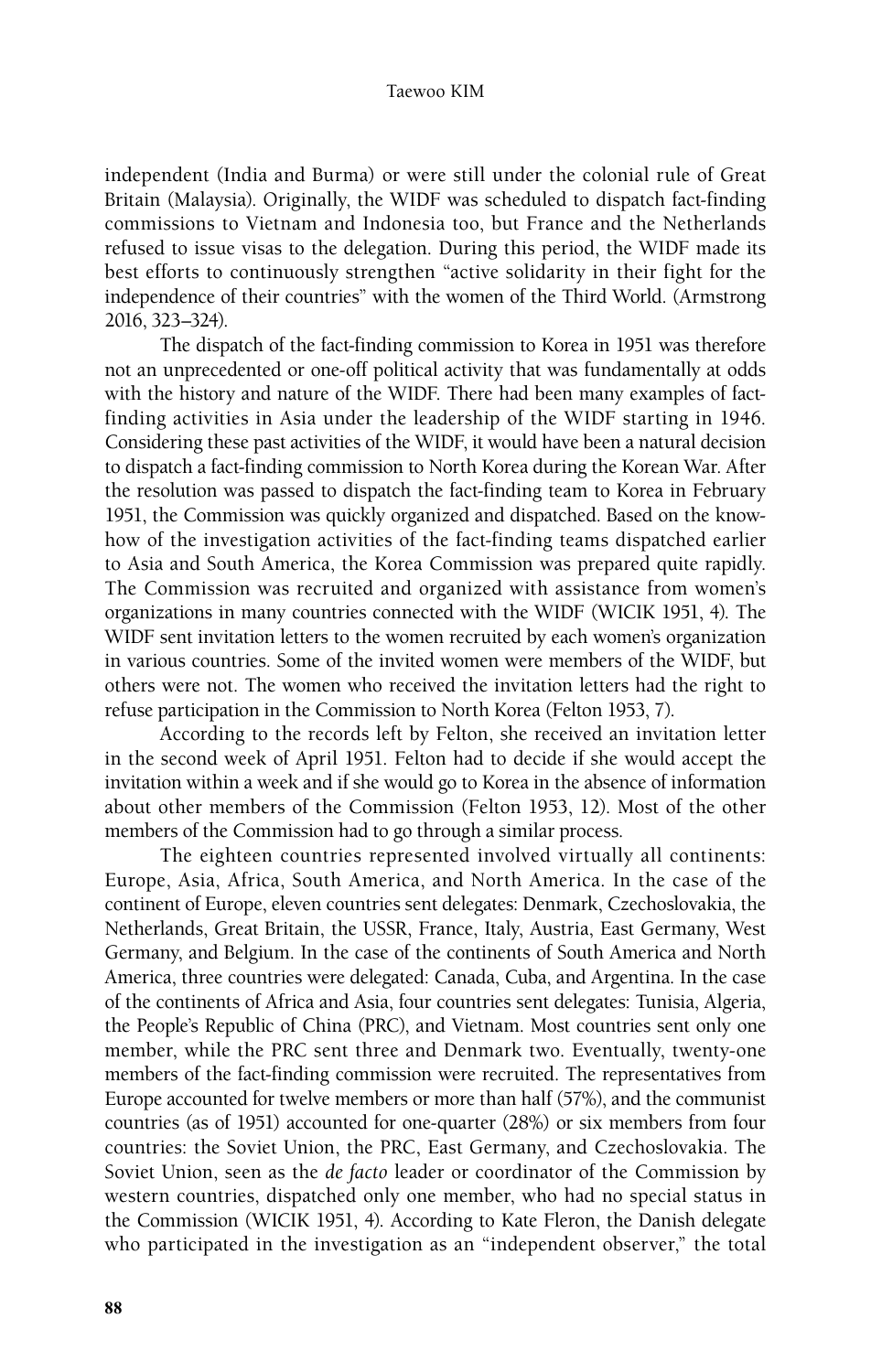number of Commission members was twenty-seven, including the interpreters and photographers who always accompanied the twenty-one members mentioned above (Fleron 1951a; Fleron 1951c, 6).

The final report of the Commission released in 1951 emphasized that there were significant differences in political, social, and cultural views among the Commission members. The report claims that one common goal of the investigation by these women of "different political views" was to inform the whole world about "the facts as we have seen" (WICIK 1951, 5). Just as the report emphasizes, the Commission was actually composed of members of various ages, nationalities, religions, social backgrounds, and political views. Some of the women could even be classified as liberal or conservative. A representative example was Ida Bachmann, the Danish delegate who had been an officer in the US War Information Office during World War II and was chief librarian<sup>1</sup> in 1951 (Vi Kvinder 1951, 6).

The members of the Commission, however, shared important similarities in terms of their careers and socio-political viewpoints. Most of the members had suffered a great deal of agony under either the political oppression of Nazi Germany or colonial rule and were connected with anti-fascist and anti-colonial activities. For example, Monica Felton, the British delegate, was a social democratic politician who belonged to the Labour Party. She was an eminent politician who had been elected as a Labour member of the London County Council (LCC) in 1937 to represent St. Pancras South West. She served as chairman of the Supplies Committee while on the LCC, and worked in the Ministry of Supply between 1941 and 1943. Monica Felton thus became an important female politician, playing an important role in managing British supplies during the anti-fascist war against Nazi Germany (Yuki 2013, 287–289; Huxford 2018, 145). Lilly Wächter, the West German delegate, was born into a Jewish family and had to witness the death of her family members in the Terezin Ghetto, Czechoslovakia, during World War II. She was an ordinary housewife, a Social Democrat rather than a Communist, and a survivor of Nazi persecution. Trees Sunito Heylingers, the Dutch delegate, was a lawyer married to an activist who led the Indonesian national movement in the Netherlands. Eva Priester, the Austrian delegate, spent her life in exile in London during the war. Hilde Cahn, the Eastern German delegate, was imprisoned in Ravensbrück Concentration Camp by the Nazis during the war (Donert 2016, 321–328). Kate Fleron, the Danish delegate, experienced life in prison and in a concentration camp, while running underground newspapers during the period of Germany's occupation. Ida Bachmann, another Danish delegate, worked in the US War Information Office, while living as an exile during the war (Felton 1953, 27). Thus, like a number of leaders of the WIDF, most of the members of the Commission were closely connected with anti-fascist and anti-colonial activities.

The group of twenty-one women formed the Commission, travelling around Prague, Czechoslovakia, Moscow, Russia, and Mukden, China. The Commission members from these cities were integrated into the team. Candelaria Rodriguez, a

<sup>&</sup>lt;sup>1</sup> The document does not name the institution and I have been unable to locate additional historical documents concerning the personal life history of Ida Bachmann.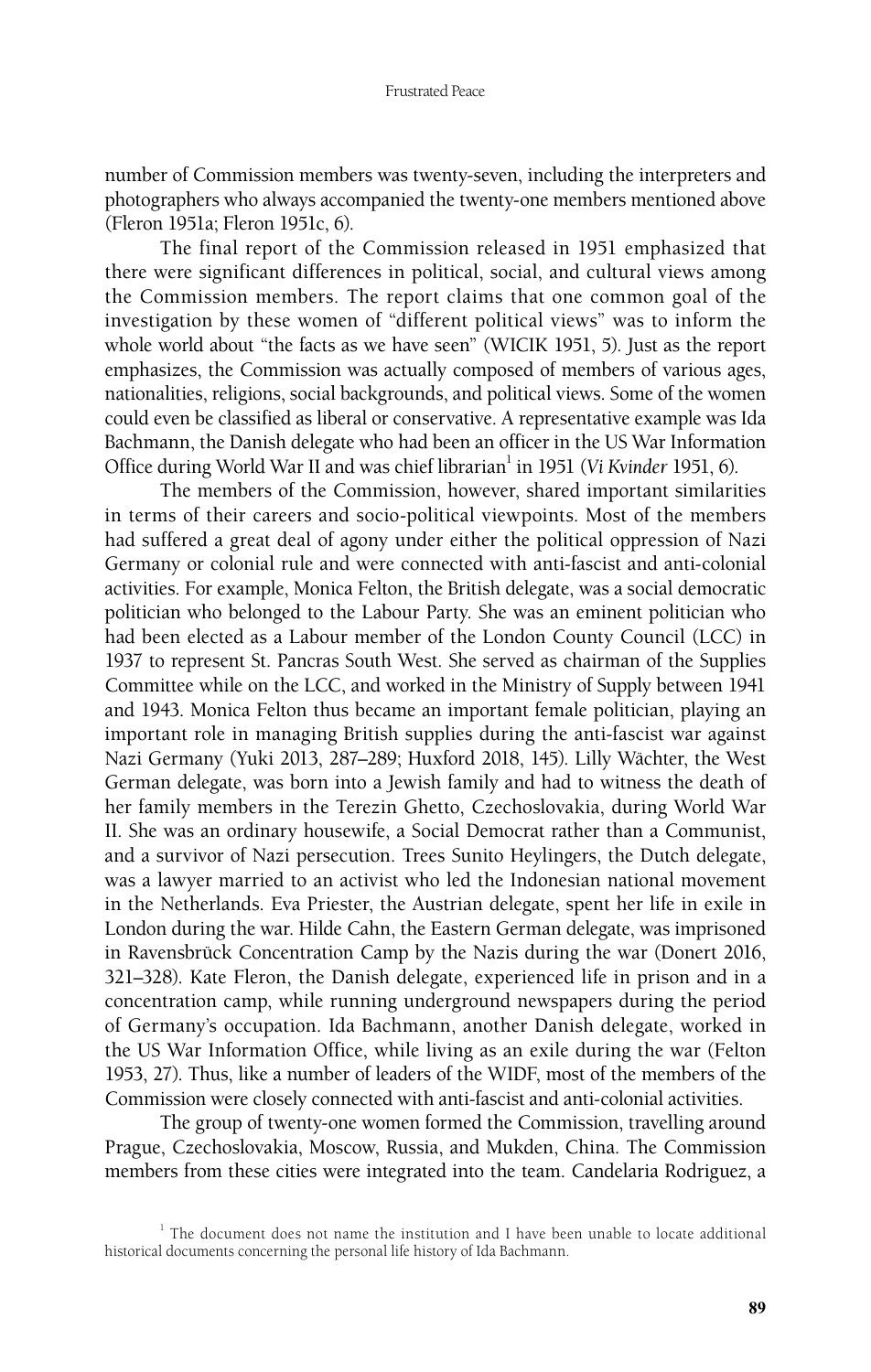Cuban lawyer, although residing in the region located furthest from Prague, was the member who arrived earliest (Felton 1953, 17–18). The following day, Felton from the UK was followed by Ida Bachmann and Kate Fleron from Denmark. Bachmann, who spent her life as an exile in the US during the war, showed an idealized image of the smart American woman. Fleron introduced herself as an editor of the newspaper *Free Denmark* (Felton 1953, 26–27).

As will be explained in detail later, the early meeting and interchanges with Felton and Fleron were significant in orienting the direction of the activities of the Commission. These two women were representative members who demanded a conservative and objective approach concerning the method of preparing the report, thus instigating continuous internal debates throughout the period of the investigation activities. Fleron was the only member who participated in the investigation activities as an "independent observer." As for the position of Fleron, Felton defined her as an "independent observer without any political attachments" (Felton 1953, 36). Thus, a British woman and two Danish women met earlier than the other members, and came to develop a close friendship with one another. They shared in common the English language, which had an important effect on them (Felton 1953, 31, 41–42).

When the three returned to Prague after a short trip to Lidice, they found that the delegates from Canada, France, East Germany, West Germany, Algeria, and Tunisia had arrived. Nora Rodd, who would be appointed as Chairman of the Commission later, was a Canadian communist and the eldest among the delegates. She was a woman with blue eyes and silvery hair, who seemed to listen carefully to what other people were saying. Wächter and Cahn were described as "stout and kindly and unmistakably German." Gilette Ziegler, the French delegate, was a "tall and slender" novelist and journalist (Felton 1953, 35). Abassia Fodil, the Algerian delegate, was a political and labor union activist. She was one of a small number of Muslims who belonged to the Union of Algerian Women (Cherifati-Merabtine 1994, 45). The rest of the members, excluding the Soviet, Chinese, and Vietnamese representatives who joined the Commission in Moscow and China, gathered first in Prague. Other members joined up in Moscow and Mukden on the way to the Far East.

The Commission flew from Prague to Moscow. In Moscow, Maria Dmitrievna Ovsyannikova, the Soviet delegate, was awaiting the team. On behalf of the Soviet Women's Anti-Fascist Committee, she joined the journey to Korea. She had suffered as a member of the Red Army in Stalingrad during World War II, was editor-inchief of the journal *Soviet Women*, and by 1951 was also a distinguished economist (Felton 1953, 40). As the only Soviet member on the delegation, Ovsyannikova could have shown her intention to lead the Commission according to her own will, representing the USSR's political line. This claim was in fact made within American political circles and from some voices within the UN. However, as I will show in the next section, she neither tried to force through Soviet political views nor exerted a strong voice while undertaking the local investigation activities in North Korea (Felton 1953, 131, 163).

The Commission then flew from Moscow to Mukden, China via Siberia.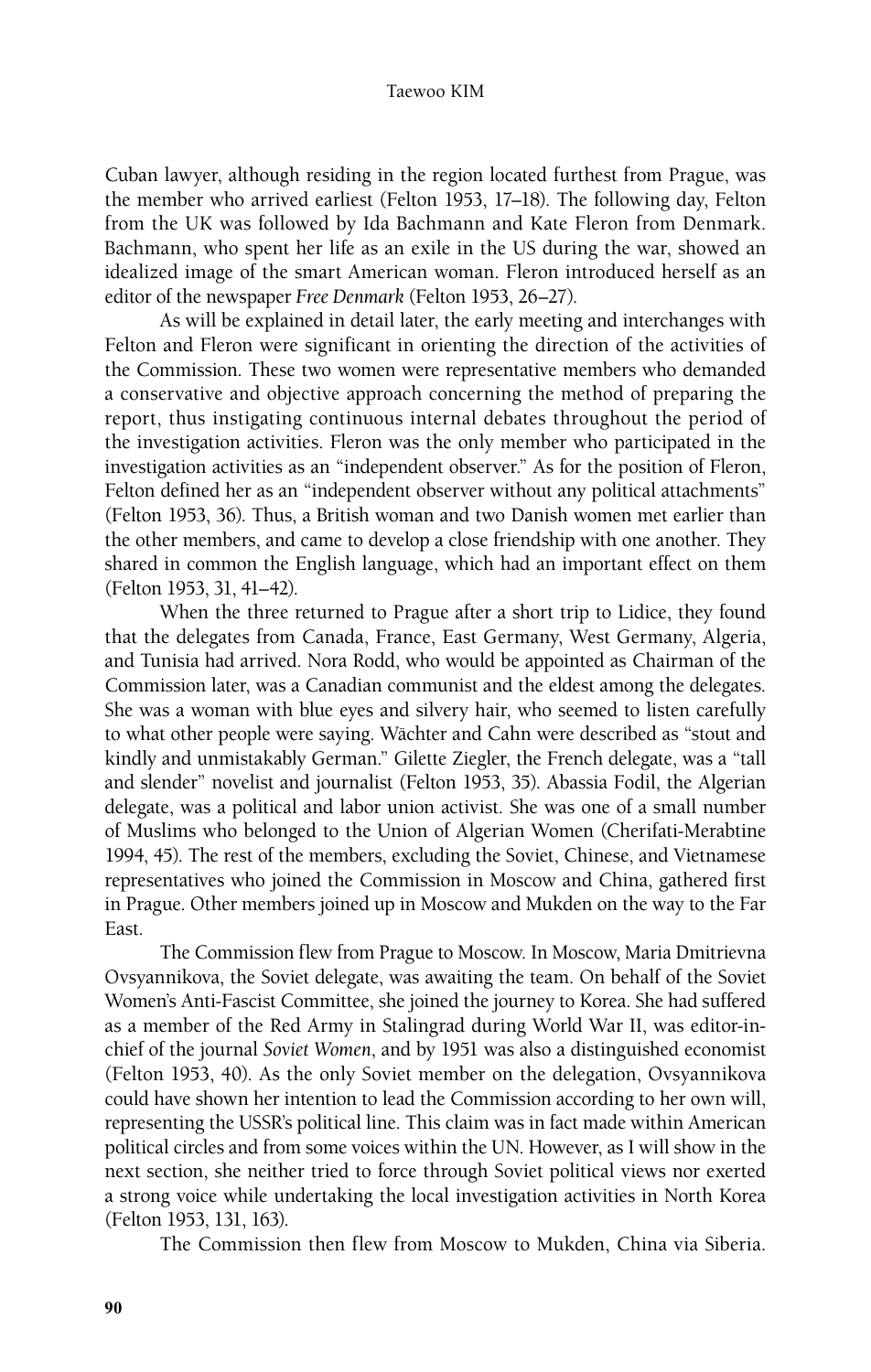In Mukden, three Chinese representatives and one Vietnamese representative were awaiting the delegation. Of the three Chinese representatives, Li Kang ran a training school for nursery teachers, Liu Chin-yang was the president of the Democratic Federation under the wing of the Culture Consultation Commission, and Bai Lang was a writer (Felton 1953, 67–68; Fleron 1951a). We can assume that all four of these Asian women were under the strong control of the Communist Party of their own nations.

Once all of its members had gathered in Mukden, the Commission needed to appoint a chairman. The chairman, however, had already been elected at the convention in Prague, where the Soviet, Chinese, and Vietnamese representatives had not been present. At the Prague meeting, a few delegates, Felton included, objected to appointing the chairman so early in Prague because they thought they were still comparative strangers to one another. However, the objection was overruled and eventually Nora Rodd, the Canadian delegate who was the eldest among the members, was appointed Chairman by a majority vote (Felton 1953, 35). The decision-making process for appointing the chairman, executed before the Soviet and Chinese representatives joined, shows how the Commission's organizational routines were being established. Contrary to the claims of the US, the Commission's first order of business was decided in the absence of the Soviet delegate.

Those who would assume the positions of vice-chairman, secretary, and assistant-secretary, were elected at the meeting in China. Two members, Liu Chinyang from China and Ida Bachmann from Denmark, were elected vice-chairmen. Miluse Svatosova from Czechoslovakia was elected as secretary and Trees Soenito-Heylingers from the Netherlands was elected assistant secretary (WICIK 1951, 4). The positions must have been determined through internal discussions and a vote, as in the appointment of the Chairman.

The women who arrived in China could feel that war was approaching. They spent their last night in Dandong, China, near the border with North Korea. Even in this Chinese city, they could hear the air raid sirens (Felton 1953, 77). They came to understand that they could even lose their lives in this strange land. However, all twenty-one members crossed the Yalu River and traveled deep into North Korea, accompanied by the sound of aerial bombardment by the USAF.

# Investigatory Principles and the Process of Formulating the Report

*Attempts to Eliminate Political Elements in the Course of the Investigation*

When the contents of the report of the Commission were publicized, information services of the US State Department disseminated a critical document drafted by a coalition of over thirty conservative women's organizations, coordinated by the Women United for United Nations (WUUN), through Radio Free Asia and Radio Free Europe. The US officials regarded the WIDF campaign as propaganda for communist nations (Mooney 2013, 57; Laville 2002, 137–138). Meanwhile, the Commission kept claiming that the contents of the report were based thoroughly on "the facts as we have seen" (WICIK 1951, 5). They insisted they had done their best to inform the public of what they had seen and heard, without distortion and in a conscientious manner. Furthermore, all members of the Commission remained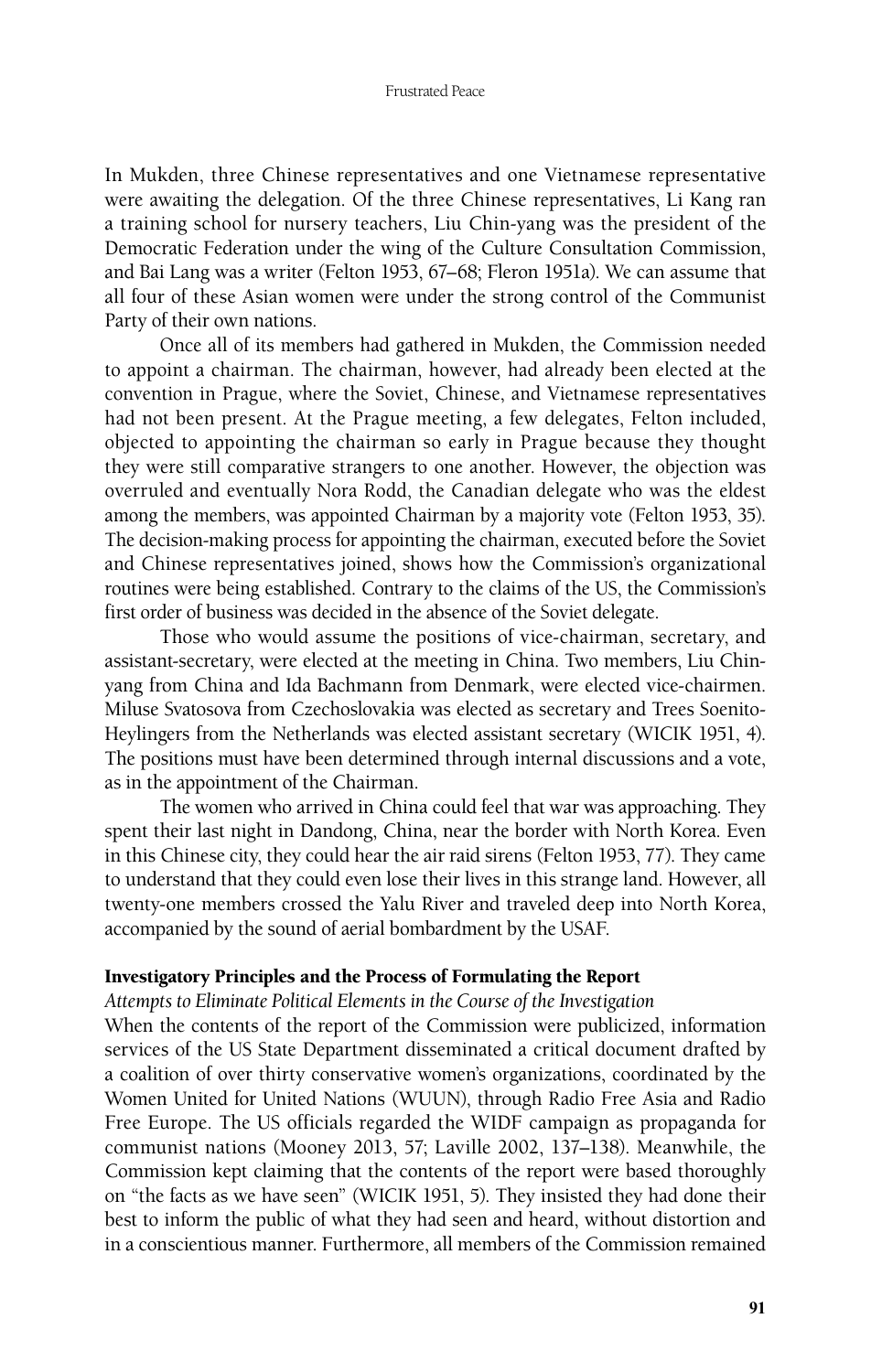unshaken in their beliefs, even though they were subsequently deprived of their social positions and prestige, and suffered a great deal because of the legal cases launched against them after returning home. Felton was expelled from the public position of chairman of the Stevenage Development Corporation, amid criticism that she was a fervent communist (Yuki 2013, 308–312). Wächter was arrested after speaking in Heidelberg and Ludwigsburg in August 1951 on the grounds that her claims about American atrocities in Korea constituted a violation of Allied Control Council Law No. 14: "protecting the interests of the occupation in Germany" (Donert 2016, 326). Candelaria Rodriguez, the Cuban delegate, was also arrested on her way home in New York where she was made to board a plane to pre-Castro Cuba, and upon arrival in Havana, was escorted to the Military Intelligence Service and the Bureau of Investigation of Communist Activities. She was repeatedly imprisoned for denouncing the crimes she had witnessed in Korea (Rodriguez 1994). Elisabetta Gallo, the Italian delegate, gave repeated speeches describing what she had seen and heard in North Korea to people all across the nation (Pojmann 2013, 82). Rodd did not change her views of the final report of the Commission even during an interview in the 1980s (Melady 2011, 82).

The Commission members' firm convictions about the reliability of the report is probably closely related with the Commission's horizontal decisionmaking methods, efforts at eliminating political elements in all processes, free local investigations, collecting of the maximum amount of evidence possible, and process of writing the final report through constant discussion and debate. Most such principles and methods in the investigations had been established during the meetings in Czechoslovakia and China through intense but democratic debates among the members of the Commission (Felton 1951, 35–37, 65–72).

Given the fact that there were several intense debates among the members of the Commission, it can be concluded that the decision-making structure involved a horizontal and democratic procedure. A typical example was the two debates that broke out in Prague, and Mukden. The first debate was about the necessity of preparing "an agreed report" concerning the objects of investigation in North Korea. The second debate was raised over the "political nature" of the speech that Chairman Rodd delivered in China. It is intriguing that both of these debates were initiated by Felton and Fleron. As explained earlier, these two were representative members who placed the greatest emphasis on assuring the objectivity of the report throughout the investigations.

In Prague, the first debate erupted shortly after the chairman was elected. As described above, there was some argument about the problem of electing the chairman before all the delegates were gathered. Nonetheless, this was resolved by a majority vote without a bitter dispute. However, when people began to talk about "the importance of preparing an agreed report about the things we should see in Korea," (Felton 1951, 35) a heated debate arose again. Felton fiercely argued that she could not commit herself to "any agreement in advance" (Felton 1951, 35). She added that "I was prepared to sign anything with which I agreed, but that I could not guarantee agreement with anybody about anything" (Felton 1951, 36). Some members agreed with Felton. Fleron, the Danish delegate, went a step further to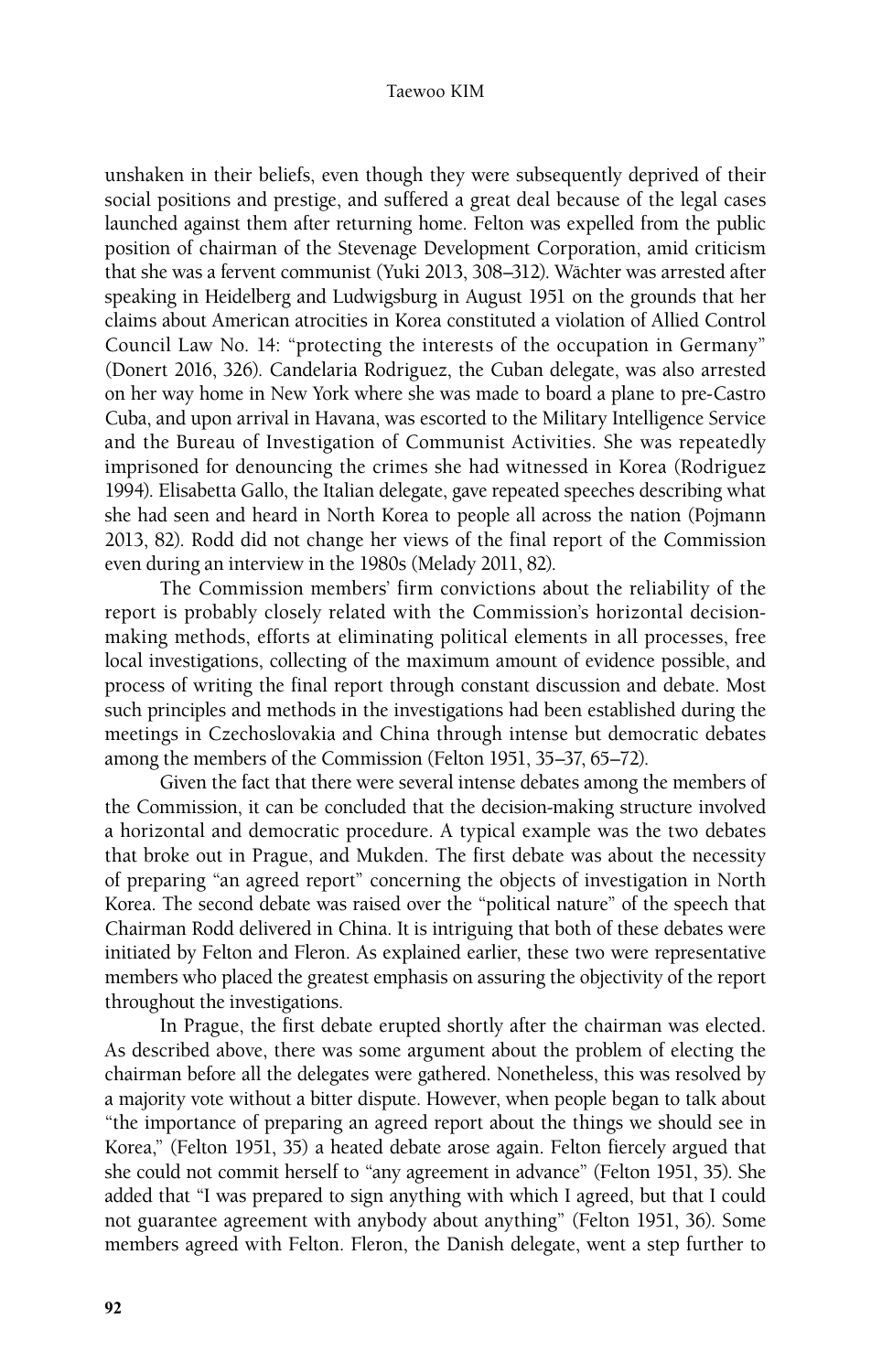emphasize that her position as a politically liberal "independent observer" should not be compromised by any pre-approved agreements. As a result of this debate, the members came to share the conviction that no agreement in advance should be determined before entering North Korea (Felton 1953, 35–36).

The second debate in Mukden directly concerned a "political issue." The day the fact-finding commission arrived in Mukden, the local government of North China<sup>2</sup> held a welcome reception for the Commission. During the reception, the Commission was offered a welcome address, flowers, and fruit. A dispute occurred that was related to Chairman Nora Rodd's speech delivered in response to the welcome reception. Rodd said, "We are all very happy to be going to Korea to show up the conduct of the American imperialist aggressors . . . . . . and those of us who've come from western countries are downright ashamed of the policies of our own governments" (Felton 1953, 65–66). Her address reflected the typical Cold War discourse of the Soviet Union, which described the United States as an "imperialist" and "warmonger."

When the members left the hall after Rodd's speech, Felton and Fleron approached Rodd and expressed their concerns about her speech. They said that the political remark of Rodd not only distorted the true hearts of the Commission visiting Korea to find out the truth, but also compromised the fact that the factfinding commission represented diverse political views. They also added that such a speech should never be given again. Rodd listened carefully and gladly assented (Felton 1953, 66).

Nonetheless, the dispute on the following day was quite fierce. At the general meeting of the Commission, Rodd offered a "brief, but perfectly frank" statement about the speech she had delivered the day previous. Her statement reflected the content and remarks that Felton and Fleron had wanted to hear. However, the Soviet and Chinese representatives delivered a strong rebuttal of Rodd's statements and criticized the wickedness of US capitalism. In response, Felton opposed them by emphasizing that "our own aim is not political but humanitarian." Felton argued that no one would be convinced if the fact-finding commission started its activity "by making speeches about capitalist tigers." Fleron also delivered a strong rebuttal and clarified that it would be better to give up the whole schedule if the freedom to reach a conclusion based on the evidence was neglected. The sharp conflicts between the two parties rapidly shifted as Ovsyannikova, the Soviet representative, delivered statements agreeing with the British and Danish representatives. With all other members emphasizing the importance of a "co-operative spirit," the drama was settled (Felton 1953, 69–70).

These two episodes captured in the record written by Felton during the Korean War are significant for judging the overall reliability of the Korean investigation report. The fact that a conflict actually existed, suggests that the factfinding commission's decision-making structure was democratic and rational in nature. Several women in the Commission—including Felton, who had been a

<sup>&</sup>lt;sup>2</sup> The document simply writes "government of North China," without further specification; it probably refers to the local government of Liaoning Province, PRC.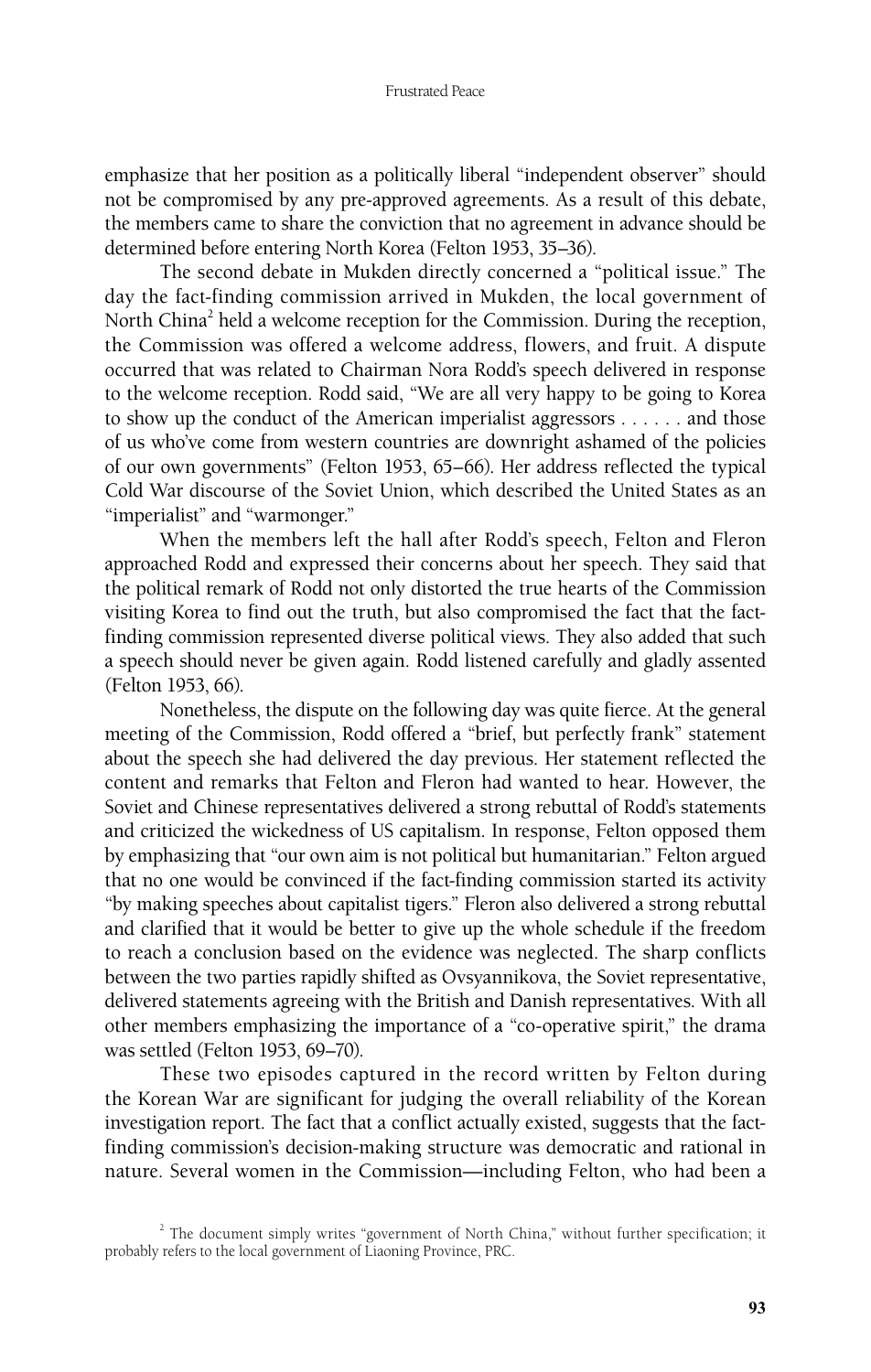member of the LCC and a clerk of the House of Commons—possessed a strong political character. These women would not have been able to readily accept decision-making structures other than democratic procedures.

Chairman Rodd listened carefully to the opinions of the British and Danish representatives who criticized her speech. The Soviet and Chinese representatives also sympathized with the importance of a co-operative spirit and offered to compromise. Through the two debates, a consensus was arrived at to exclude political elements and prioritize the discovery of the truth during the investigatory activities.

The fact-finding commission gathered each day and freely discussed the evidence they had found along with what they had seen and heard. Political remarks were restricted among themselves and the North Korean officials who met them also abstained from delivering political speeches. "There was no oratory, no flamboyant phrase, no outburst of indignation against any other country, but instead, a calm, factual statement about the destruction. . ." (Felton 1953, 85). We have to assume that the working principles of the fact-finding commission had been related to the North Korean officials in advance.

However, despite the apparent horizontal decision-making structures and efforts to keep politics out of the Committee, we will never be able to completely discount the influence of investigators from communist countries, especially the Soviet Union. At the time, the Soviet Union was continuing its criticism against US military activities in Korea, centering on the USAF's so-called "barbarous bombings." For example, at the UN meetings held September 5–7, 1950, the representative of the USSR insisted that the US government, supported by the governments of Europe, "was waging a colonial and imperialist war against the Korean people," and that the most eloquent confirmation of this "could be seen in the barbarous bombardment, by the United States naval and air forces, of peaceful towns and villages both in North and South Korea" (The United Nations 1950, 236). Under such political circumstances, the Report of the WIDF could be used as important evidence of the authenticity of Soviet claims.

In spite of the obvious interest of the Soviet Union in the Commission, however, it is also significant that the Soviet Union sent only one lone investigator to the WIDF Committee and did not attempt any direct intervention in the investigatory activities. Perhaps the Soviet Union had anticipated that they could achieve their goals simply by helping the members of the committee investigate the desperate situation in North Korea. As we shall see later, the North Korean regions were already virtually destroyed by the USAF by the time members of the Committee arrived in Korea in May 1951.

# *The Method of Field Investigations and Composing of the Report*

After starting the investigation in North Korea, the fact-finding commission tried its best to prepare and complete the report as objectively as possible. The commission members consistently asked questions, raised doubts, and tried their best to find objective evidence. Evidence of their efforts can be found in various areas.

The Commission stayed in North Korea for about twelve days. The members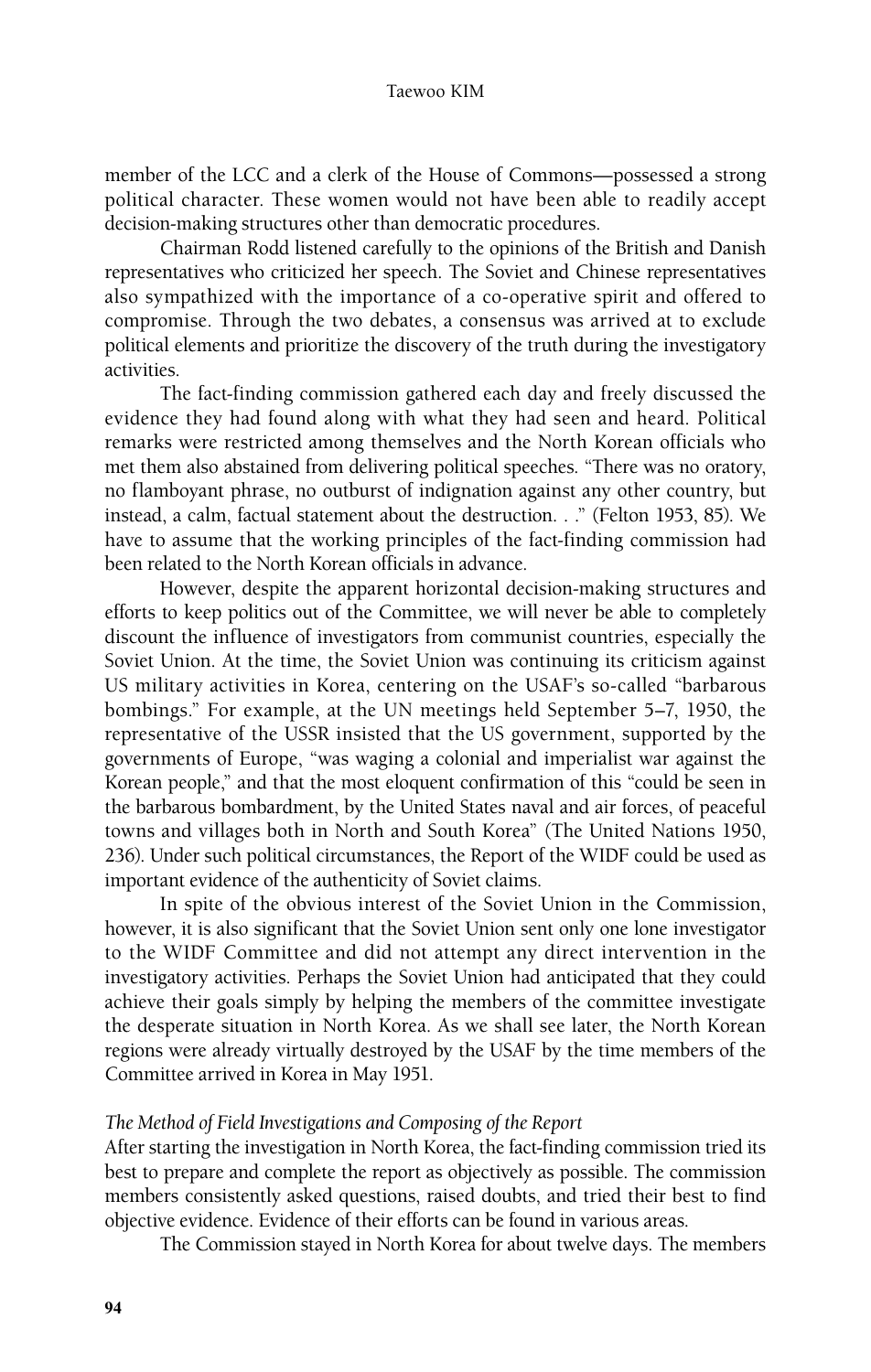arrived at Sinŭiju ["Sinyju" in the WIDF report] late at night between May 16 and 17 1951, and completed their final report on May 27, just before leaving North Korea on the late evening and early morning of May 28 and 29. On the night of May 16, they slept in Sinŭiju, and on May 17, they investigated all Sinŭiju areas. On May 18, they completed preparing their investigation report about Sinŭiju. Early in the morning of May 19 they arrived at P'yŏngyang and started investigating the surrounding region that same day. On May 21 they completed their investigation report for that area. On May 22 they divided into four groups to explore the provinces of Hwanghae, P'yŏngan, Kangwŏn, and Chagang. On May 26 and 27 they completed the overall report and all members of the Commission signed it. The members of the Commission devoted themselves to carrying out the local investigations and completing the report before returning home (Fleron, 1951a; Felton 1953, 78–161).

During their stay in North Korea, the Korean Democratic Women's League (KDWL) supported the Commission members with food, clothing, shelter, and transportation. At night, the members stayed mainly in small houses in the forest located far away from the main roads, or else in underground bunkers in town. Sometimes they even spent the night in a cave beneath a mountain (Fleron 1951a). Since most of the houses in North Korean had burned down following incendiary bombing by the USAF, the Commission members had to endure the same hardships as North Koreans.

Whenever the Commission visited a new North Korean city, they generally followed the same procedure for their investigation. Once they arrived, high local government officials, such as mayors, briefly explained about the area's current status and led a question and answer session with the Commission. The briefing involved only a calm factual statement without any expression of anger toward a particular nation or political discourse (Felton 1953, 85). Afterward, members of the Commission were divided into several groups to see and hear as much as possible within the limited time. It is assumed that the small subgroups were divided based on the language preferred by members. For example, the French, Tunisian, Algerian, and Vietnamese delegates preferring French became one group, and East and West German and Dutch delegates preferring German became another group.

The local investigation methods can be classified into three categories. The first method was free exploration. The members of the Commission traveled around to all parts of the cities freely and assessed the situation based on their individual perspectives. The second was to visit certain places under the guidance of the local government. This method was mainly used in places that required guidance from the local people. The third method was objective data gathering through interviews, taking photos, and collecting evidence.

The free exploration method was conducted mostly after the briefing and once the members had been divided into several groups with interpreters. On the first day in North Korea, the Minister of Culture and Education, Hŏ Chŏngsuk ["Che Den Zuk" in the WIDF report<sup>3</sup>], told the Commission that "we shall do our best to show you whatever you want to see while you are in our country" (Felton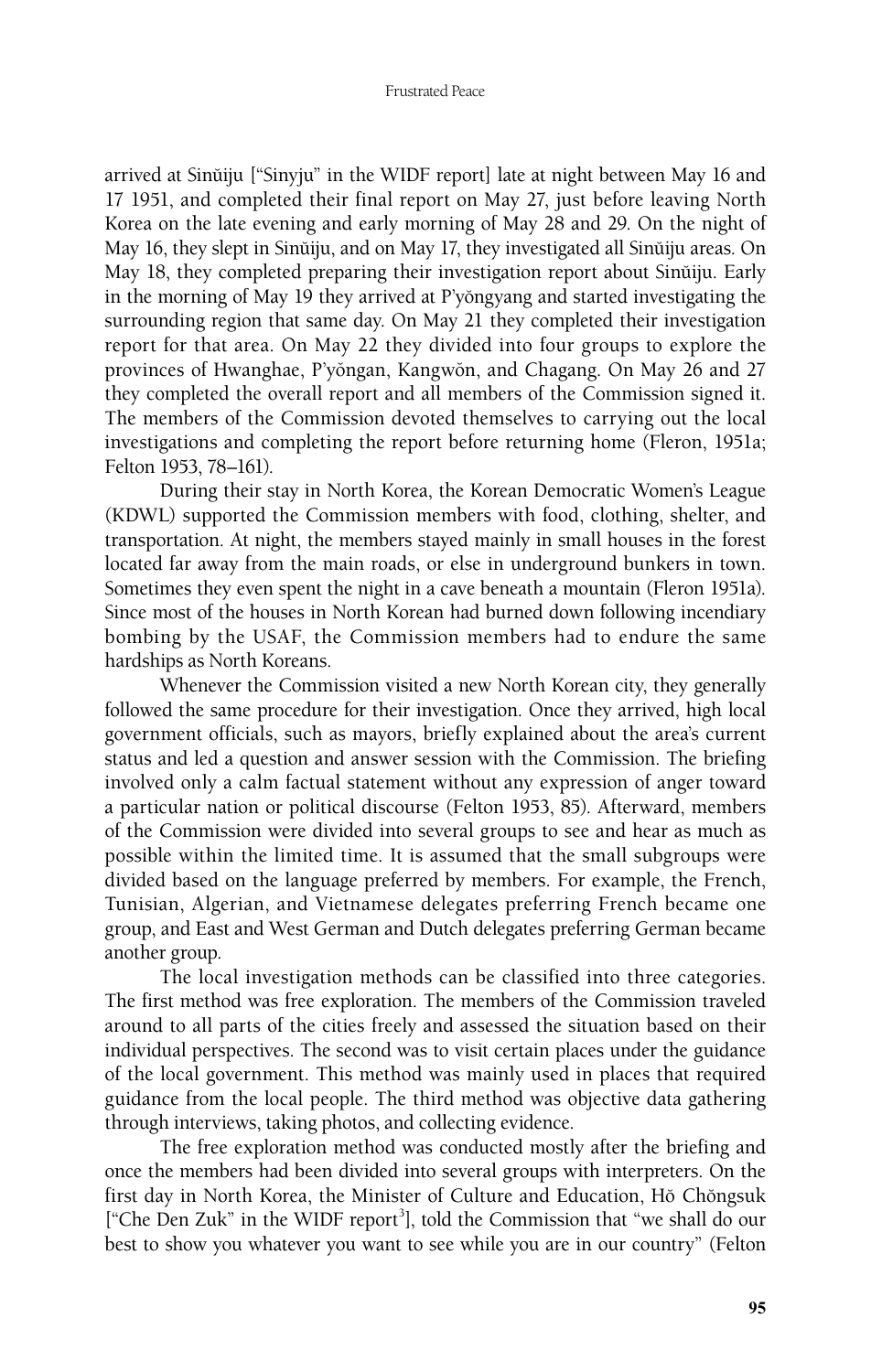1953, 85). The local investigation activities in North Korea were conducted as the minister had promised. The Commission could visit any place, review any data, and access any item without restraint from the North Koreans. The interpreters who always accompanied the Commission did not induce the members to go in a certain direction. Felton described how "our interpreters never once suggested that we should go in one direction rather than another" (Felton 1953, 90–91). Fleron also said that they could freely visit craters and caves in and around the cities (where most of the North Koreans were living at that time) and that they could interview the people freely (Fleron 1951a). Free exploration was literally free without restrictions. In addition, the fact-finding commission was able to check the actual status of the region through the many people whom they met accidentally (Felton 1953, 89).

Visits to certain places guided by the local government were conducted mainly in areas where large-scale massacres had been committed. In the cases of regions such as Sinŭiju and P'yŏngyang, which were significantly damaged from the aerial bombing, free exploration alone was sufficient to identify the damages to a considerable extent, since the damage was a substantive visible phenomenon covering broad regions. Meanwhile, for the serious massacres committed in the provinces of Hwanghae, South P'yŏngan, and Kangwŏn, it was important to personally identify the places of confinement and burial sites of the victims. Guidance from locals was essential for investigating such places.

Whenever the Commission visited a place of confinement or burial site with a guide from the local government, they never stopped doubting the credibility of the North Koreans' claims. At such sites, Commission members interviewed people related to the placed being visited. All such people were local residents and either family members or neighbors of the victims. Since the investigation was conducted under the guidance of the local government, the Commission continued to question the political nature and credibility of the claims. Furthermore, the stories about tortures and civilian massacres were incredibly brutal and it was hard for the members to simply accept claims of such inhumane deeds as the truth without suspicion. Felton wrote that "as we listened to the detailed account of the raping and torturing of the women and of the cold-blooded destruction of crops and stocks of foodstuffs, we found ourselves unwilling to believe that such things could be true." At the beginning of their investigations, the delegates had hoped that such testimonies were not typical in North Korea (Felton 1953, 109).

Fleron, the independent observer, directly evinced such suspicion. She suspected that "we could not know if they were Koreans or Americans who were in these mass graves." So, "[t]hey uncovered some of the corpses for us. Those were Koreans. There was no doubt. We could also see that their hands were tied behind their backs. We saw skulls that had been crushed, and we saw bloody rags, shoes and pieces of rope." The local people around the burial site cried and screamed as they explained about the corpses, which were clear evidence of torture and

<sup>&</sup>lt;sup>3</sup> Many of the Korean proper nouns in the WIDF Korea Report appear to have been rendered in English via underlying Russian/Cyrillic forms.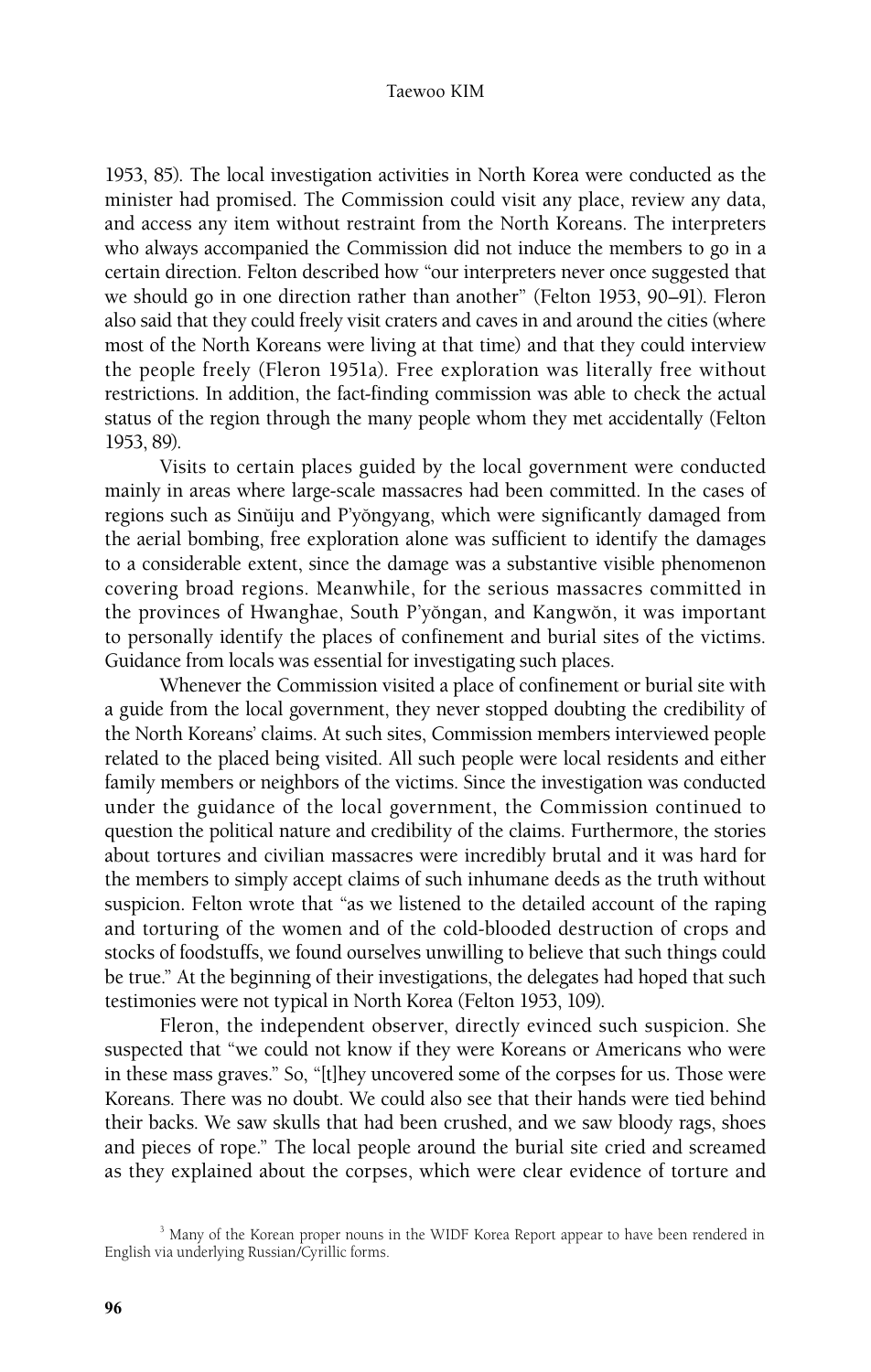massacre. Nevertheless, Fleron did not stop questioning. She suspected that "it may have been South Koreans who were killed by North Koreans who lay in this mass grave and in all mass graves in North Korea! The despaired people who stood with us at the edge of the grave. . . must then have been the victims' imported South Korean family." Fleron also agreed that torture and massacres must have occurred in the region (Fleron 1951a).

The Commission interviewed local people and collected data in every location they visited through free exploration or under the guidance of the local government. Felton described how people would gather around the members of the Commission wherever they visited (Felton 1953, 83, 90, 118). The local people would ask who they were and the interpreters would explain to them about the fact-finding commission. Then the local people would compete to express their opinions to the Commission. The Commission heard repeated and desperate accounts of the tragedy of war and brutality of human beings. Once the local women had the chance to speak, they would suffer terribly from fear and shame. They showed anxiety when describing the sexual violence that they or other family members had suffered. Soon the local women began to wail and the surrounding people cried along with them (Felton 1953, 118, 126).

To ensure the objectivity of the testimony they heard, the commission members kept asking whether there were people with more direct and detailed information (Felton 1953, 144). As indicated in the final report, the Commission always recorded the names provided by the interviewees and recorded the interviews in detail. Thus, the interviews were quite long. The Commission reviewed all the statements with help from the interpreters. The Commission also took great care in selecting the local interviewees. For instance, they refused to be influenced by those who had strong voices. Instead, they tried to listen carefully to the testimonies of children, or of the elderly who could barely manage to stand while carrying a baby (Fleron 1951a; Felton 1953, 138).

It was also important to secure substantial corroborating evidence to enhance the objectivity of the testimonies. For example, the Commission included many photos in the report as evidence. The photos vividly showed the images of devastated North Korean cities, unexploded bombs with the serial numbers of the USAF, corpses of massacred people, North Korean women describing the incidents while crying bitterly, and the ordinary lives of North Korean people living underground. The Commission members carefully reviewed a US army baseball bat claimed to have been used for torture, empty cartridges of US forces around burial sites, deep scars on the body of victims, and fragments of human scalps (WICIK 1951, 19–23).

The final stage of the investigatory activities was to complete a final report that all members could agree on. The Commission was composed of women from eighteen countries who had to return to their homes immediately upon completing their investigations. Thus, the final report had to be completed while all of the members were still in Korea so that they could all check and agree with the contents.

To prepare and complete the report within the twelve-day limit, they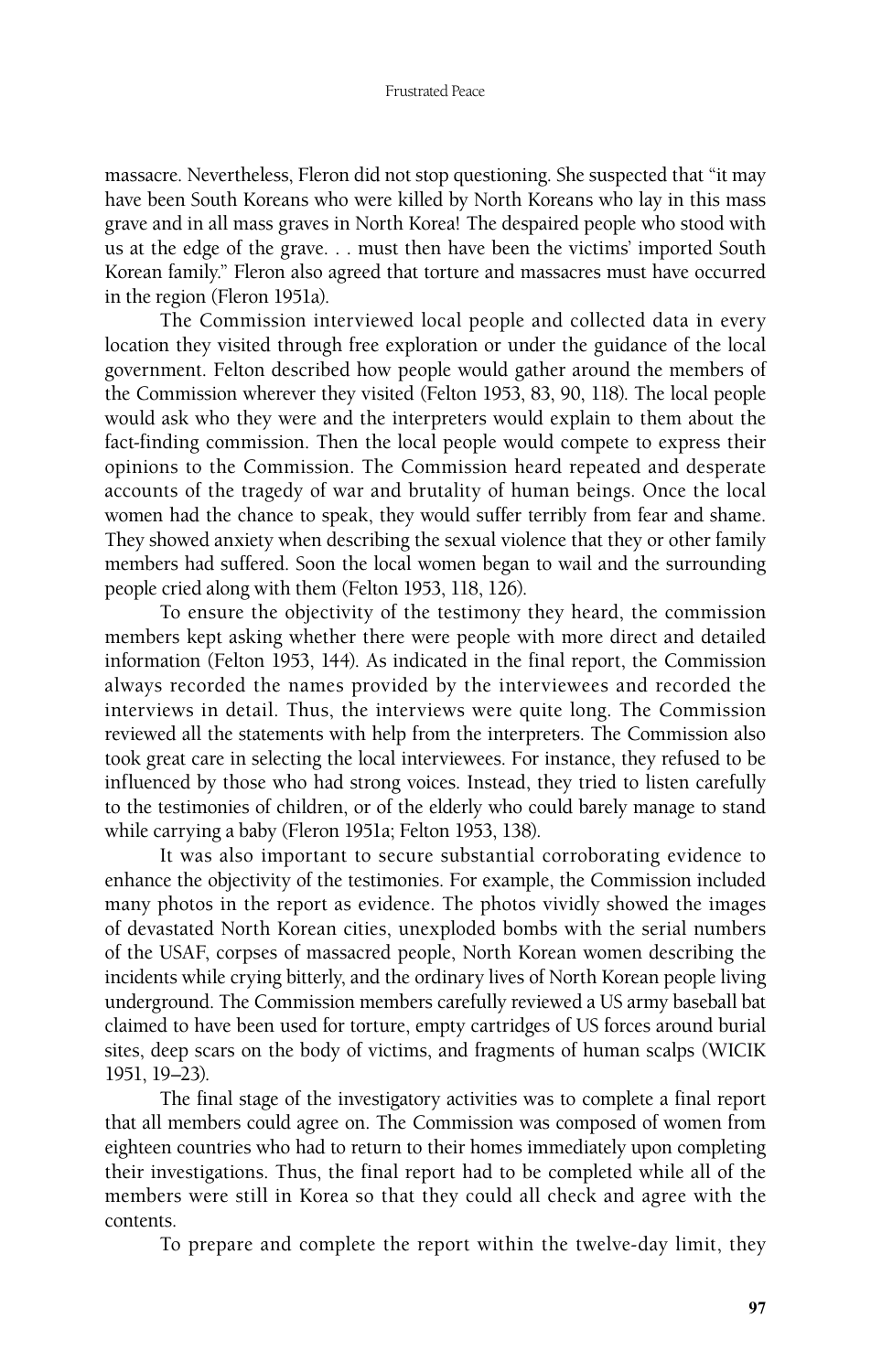formulated an agreement on certain principles. Thus, the report on a particular region should be completed before leaving the region. Only the members who had participated in an investigation contributed to the composition of the report on that region. For instance, the investigation report on Kangwŏn Province was written by those specific members (four members including Elisabetta Gallo) who had actually investigated the province. For this reason, Fleron, who did not participate in the investigation of Kangwŏn, even mentioned that she could not completely guarantee the reliability of the contents of the report on this region when the Danish press wrote an article about the war damage there (Fleron 1951a).

In addition, according to Felton, the Commission organized the editorial committee internally in order to review the reliability of evidence and testimonies and to prepare the final report effectively (Felton 1953, 71–72). The editorial committee decided to complete the composition of their final report while in North Korea. The editorial committee reviewed and classified various information collected by their internal sub-groups. The editorial committee also organized the information logically while eliminating dubious items (Felton 1953, 131; Fleron 1951a).

After completing the draft report through the above process, the Commission members immediately discussed the contents. The discussions were held primarily in the rooms of the temporary residence where the members stayed, or in a front yard where the sunlight was shining brightly. All of the members sat around in a circle to listen carefully, criticize the report, and suggest revisions. As usual, minor controversies would arise while "listening, objecting, or suggesting amendments until we [all members of the Commission] at last reached a final draft with which everyone could agree" (Felton 1953, 131).

# Verification of Major Claims in the Final Report: Achievements and Limitations

The WIDF report is composed of six chapters in total, divided according to the investigation schedule and the regions investigated. However, regardless of the format, the major contents of the final report as concerns the war damage can be divided into three parts: patterns and influence of aerial bombing; victims and aspects of torture and massacre; and victims and aspects of sexual violence against women. These are what had the most physical and direct impact on North Koreans, and were the typical forms of violence that local North Korean women, the elderly, and children—the main interviewees of the report—had to endure. Revealing the truth about these three main aspects from a contemporary viewpoint is important for evaluating the characteristics of the final report and activities of the Commission in Korea.

# *Aerial Bombing by the USAF in North Korea*

First, we closely examine how the report describes the damage and influence of aerial bombing. The report describes that bombing damage was found in all North Korean regions and that the scale of damage was beyond imagination. The WIDF report claimed that bombing targeted all civilian-inhabited urban and rural areas. The overall destruction of urban and rural areas in North Korea was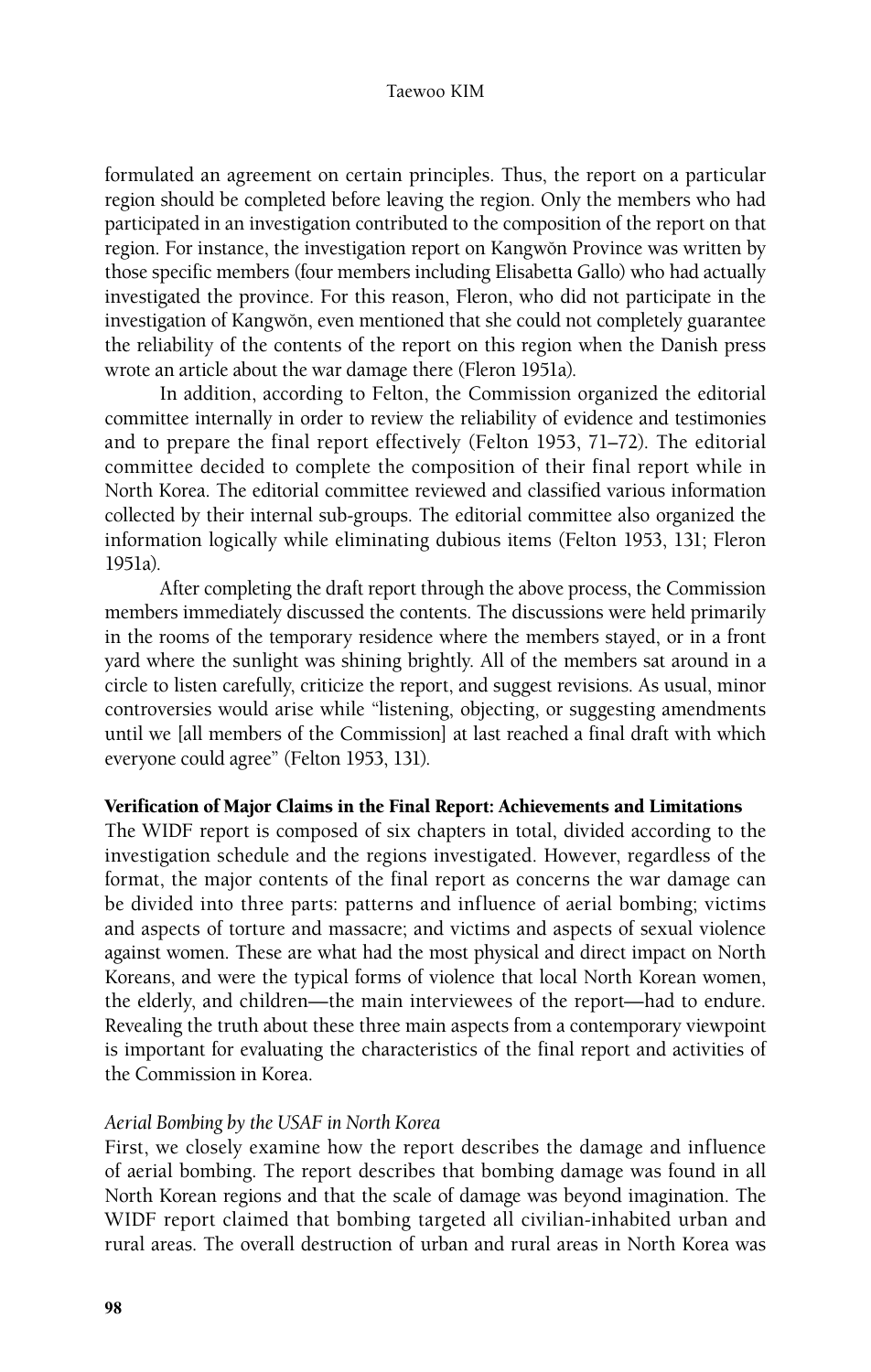frequently described in the final report: "In the course of the journey from Sinŭiju to P'yongyang the Commission observed that the towns and villages through which they passed were all completely or almost completely destroyed. . . . The ruined villages were too numerous to be listed" (WICIK 1951, 10). "The destruction [of P'yŏngyang] is now virtually 100 per cent. But in spite of this, bombing still continues" (WICIK 1951, 13). "The members, in the whole course of their journey, did not see one town that had not been destroyed, and there were very few undamaged villages" (WICIK 1951, 40).

The above report statements contradict the claims of the US government and the USAF at the time and today. In the initial stage of the Korean War, Dean Acheson, the US Secretary of State, made a public statement as follows: "The air activity of the United Nations forces in Korea has been, and is, directed solely at military targets of the invader. These targets are enemy troop concentrations, supply dumps, war plants, and communications lines" (Acheson 1950). Ernest Gross, the US representative to the United Nations, assured members of the UN Security Council of the "care and solicitude of UN air forces for Korean civilians" (*Nevada State Journal*, September 8, 1950; *Minju Sinbo*, September 7, 1950). The official viewpoint, as stated above, has been maintained until now and is reflected plainly in the book by Robert F. Futrell that actually represents the viewpoint of the USAF after the war. Futrell insisted that the USAF was bound by the following rule until the end of the Korean War. "Every effort will be made to attack military targets only, and to avoid needless civilian casualties" (Futrell 1961, 41).

However, the articles and book of Taewoo Kim, which analyze USAF documents on the Korean War, speak for the truth of the WIDF report while revealing the false claims of the US government and USAF at that time (Kim 2012a; Kim 2012b; Kim 2013). According to Kim, North Korean cities and villages were completely devastated by a "Scorched Earth Policy" that was carried out by the USAF since November 1950. We can confirm that the Commission arrived on the Korean Peninsula immediately after the devastation of the North Korean regions due to this "Scorched Earth Policy." The WIDF report described that even small rural areas were burnt to ashes, and Kim's articles clearly show that the description was not exaggerated at all.

According to Kim, the USAF actually carried out "precision bombing" of "military targets" in the course of the aerial bombing in North Korea during the early stages of the Korean War (July 1950–October 1950). Although it was true that most of the targets were located in densely populated areas and the accuracy rate of bombings was remarkedly low, Dean Acheson's argument that "the air activity of the United Nations forces in Korea has been, and is, directed solely at military targets of the invader," was true to some degree (Kim 2012b, 477–478), at least in the early phase of the war.

However, the intervention of the Chinese People's Volunteer Army (PVA) and the reversal of the war situation during late October to early November in 1950 changed the bombing strategy instantly. With the setback to the UN forces in North Korea, Douglas MacArthur, the Commander-in-Chief of the United Nations Command, ordered the implementation of the new destructive "Scorched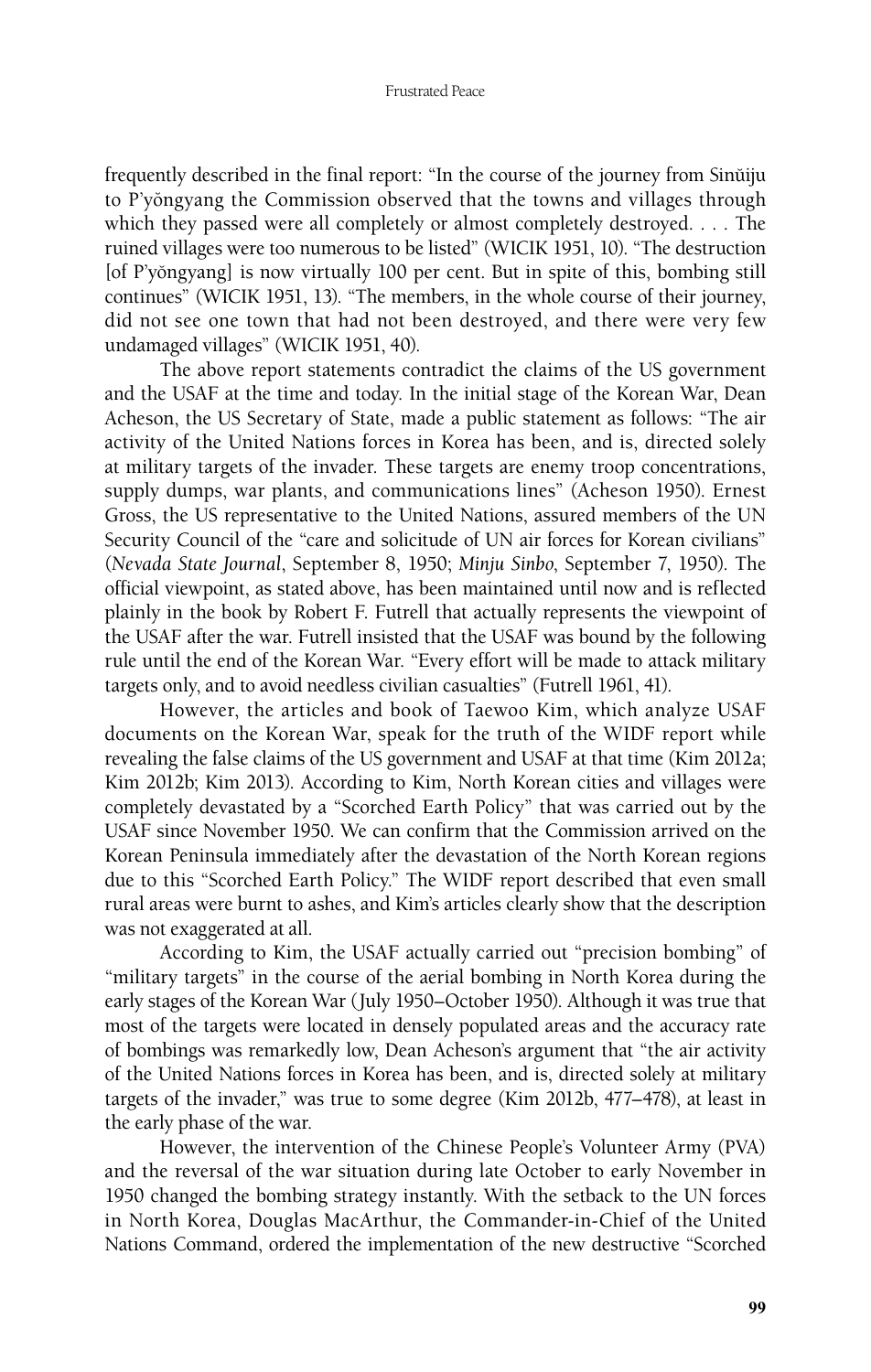Earth Policy" on November 5 1950. He ordered that "every installation, facility, and village in North Korea now becomes a military and tactical target. The only exceptions are the hydroelectric power plant on the Manchurian border at Changsi and the hydroelectric power plant in Korea" (Y'Blood 1999, 258). After this order, the use of incendiary bombs, which had previously been prohibited in North Korea, was allowed. This meant the revival of the fearful military tactic that had reduced considerable parts of civilian areas in Germany and Japan to ashes during World War II.

On November 5, the day the "Scorched Earth Policy" order was issued, a massive number of incendiary bombs was dropped on the city of Kanggye located on the border between China and Korea. The bombers of the USAF military operation burnt down not only large cities and towns but also small villages and isolated houses in the mountains. On November 17 1950, MacArthur stated during a conversation with John J. Muccio, US ambassador to Korea: "unfortunately, this area will be left a desert". (Muccio 1950). The term "this area" in MacArthur's remark meant the whole area between "our present positions and the border." General William Dean, who was in North Korea as a prisoner of war for most of the conflict, published his own memoir after the war. In this book, he stated that every city and village was burnt down in the wake of the bombing and that "just rubble or snowy open space" was left (Dean 1954, 272–275). The WIDF report in 1951 described that they could not find a single undamaged city, and the memoir of General William Dean supports that such a description was no exaggeration.

# *Torture and Massacre of Civilians*

In this section we review mass confinements, beatings, torture, and massacres of North Koreans during the period of the UN forces' occupation of North Korea. The Commission conducted local investigation activities for about ten days and concluded that "hundreds of thousands of civilians, entire families from old men to little children, have been tortured, beaten to death, burned, and buried alive." The Commission also claimed that "these mass tortures and mass murders surpass the crimes committed by Hitler's Nazis in temporarily-occupied Europe." The massacres were identified as having been committed by "US soldiers and officers or else on the order of US officers." Accordingly, it was claimed that the US Supreme Command in Korea, the commanders of UN forces, and the governments that had dispatched their troops via the UN, should be held liable for such atrocities (WICIK 1951, 6–7).

However, unlike the investigation activities into the damage caused by aerial bombing, some members of the Commission remained suspicious about the claims of violent atrocities and massacres committed in the North Korean regions. Since the members could clearly see the devastated urban and rural regions in North Korea, they did not disagree or harbor suspicions about the damage done by bombing. However, with regard to the massacres, the members could only check the prisons and burial sites of victims and had to rely on the testimony of survivors to a considerable extent. Therefore, it was natural for the members to harbor suspicions or disagree about whether the testimony was true. Furthermore, it was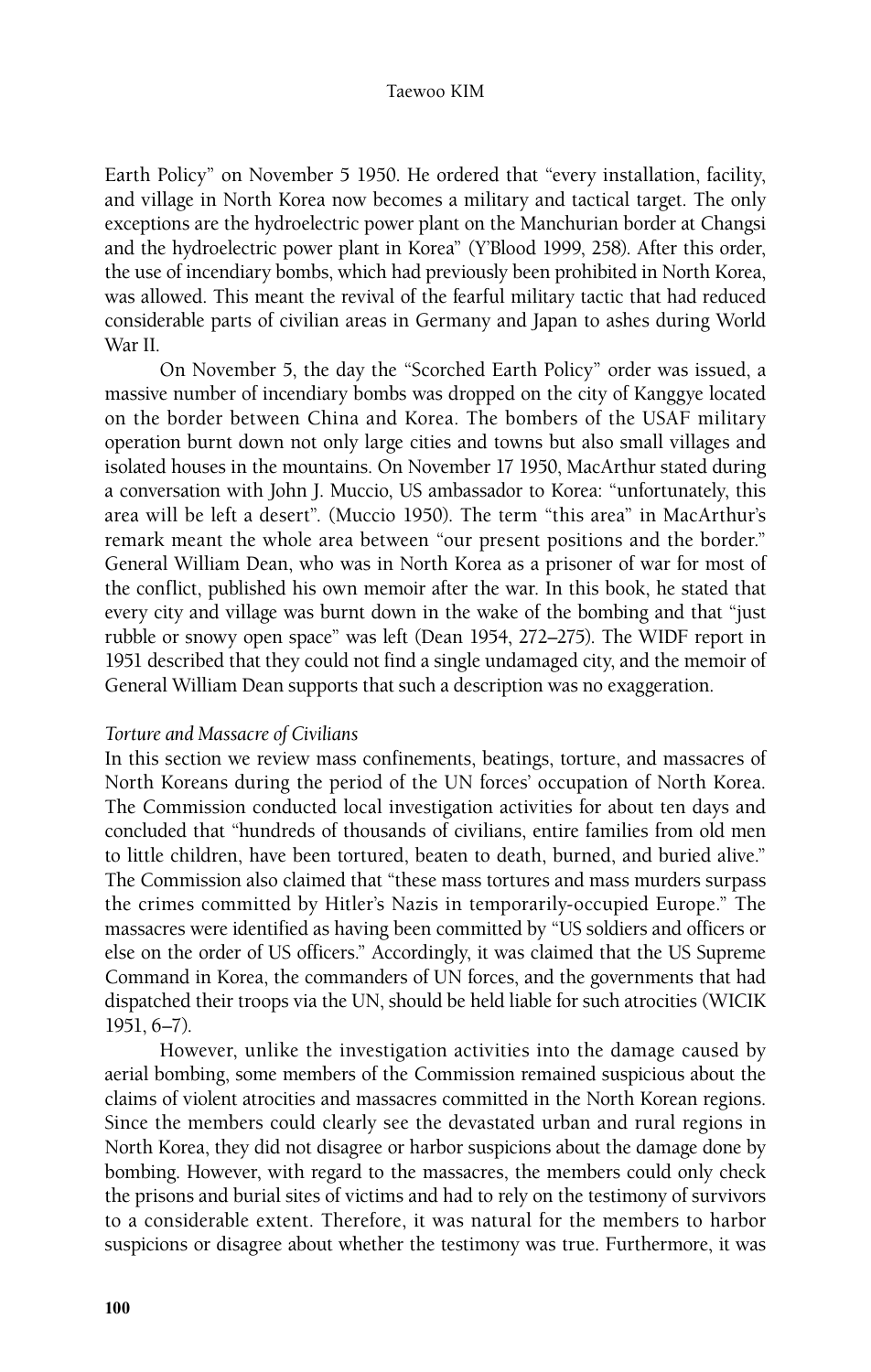the duty of the Commission to be suspicious about facts that could not be verified.

The suspicions of the Commission can be mainly divided into two categories. First, North Koreans' descriptions of the atrocities were "too inhumane and brutal." Thus, some members could not accept such a brutal explanation as the truth. Second, evidence and testimonies about the massacres could have been fabricated.

First, we review the issue of excessive brutality in testimonies about confinements, tortures, and massacres. In fact, the final report's exposition on the atrocities is so brutal that it is hard to believe that such inhumane deeds actually happened in North Korea. According to the North Korean claims at the time, about 120,000 civilians were massacred by "USA, British, and Syngman Rhee forces" in Hwanghae Province, 19,092 were killed in Anak and 23,259 were killed in Sinch'ŏn.<sup>4</sup> According to the report, numerous people were confined in a warehouse in the peasant bank ("*nongmin unhaeng*" in the Korean version) of Anak for fifteen days without food. Those confined were beaten with iron bars and buried alive in a hillside on November 25, 1950. One woman showed her disfigured hands and claimed that she was tortured with heated knitting needles. She said she saw people buried alive in the well in front of the yard while she was being transferred for torture. The Commission actually identified corpses inside the 7~8-meter deep well. The report also including the testimony of an elevent-year-old girl named "Sŏng-ae Kim." According to the report, "her father was crucified and thrown into a river," and "her mother had had her head and her breasts cut off" (WICIK 1951, 17–19).

Such testimony about cruel confinement, torture, and massacres was shocking to European delegates who had suffered Nazi atrocities during World War II. Felton said that "we found ourselves unwilling to believe that such things could be true" when she first heard the accounts of such cruel and anti-humanitarian deeds (Felton 1953, 109). It must have been difficult for the Commission members to accept that such torture and killing were repeated routinely. However, according to the investigations conducted by the South Korean government and researchers for over twenty years since the 1990s, indiscriminate violence against and massacres of Korean civilians who were alleged to be "reds" were perpetrated on a massive scale even before the Korean War. Massacres like the Cheju April 3 Incident (1948–1954) and the Yŏsun Incident (1948) in South Korea were similarly beyond imagination with regard to their brutality (see Yang 2008; Kim 2009). In addition, many contemporary South Korean residents who had survived the Sinch'ŏn massacre and fled south vividly testified that the atrocities committed around that time were truly brutal and beyond imagination (See MBC 2002). Though the members of the Commission were extremely shocked by the brutal behaviors of torturing and killing people, such deeds were hardly an exceptional phenomenon in the history of the twentieth century.

The second suspicion of the Commission members was that the testimonies

<sup>&</sup>lt;sup>4</sup> The estimated number of casualties in the Sinch'ŏn massacre increased to 35,000 during the trial in North Korea in May 1952. *Minju Choson*, May 26, 1950.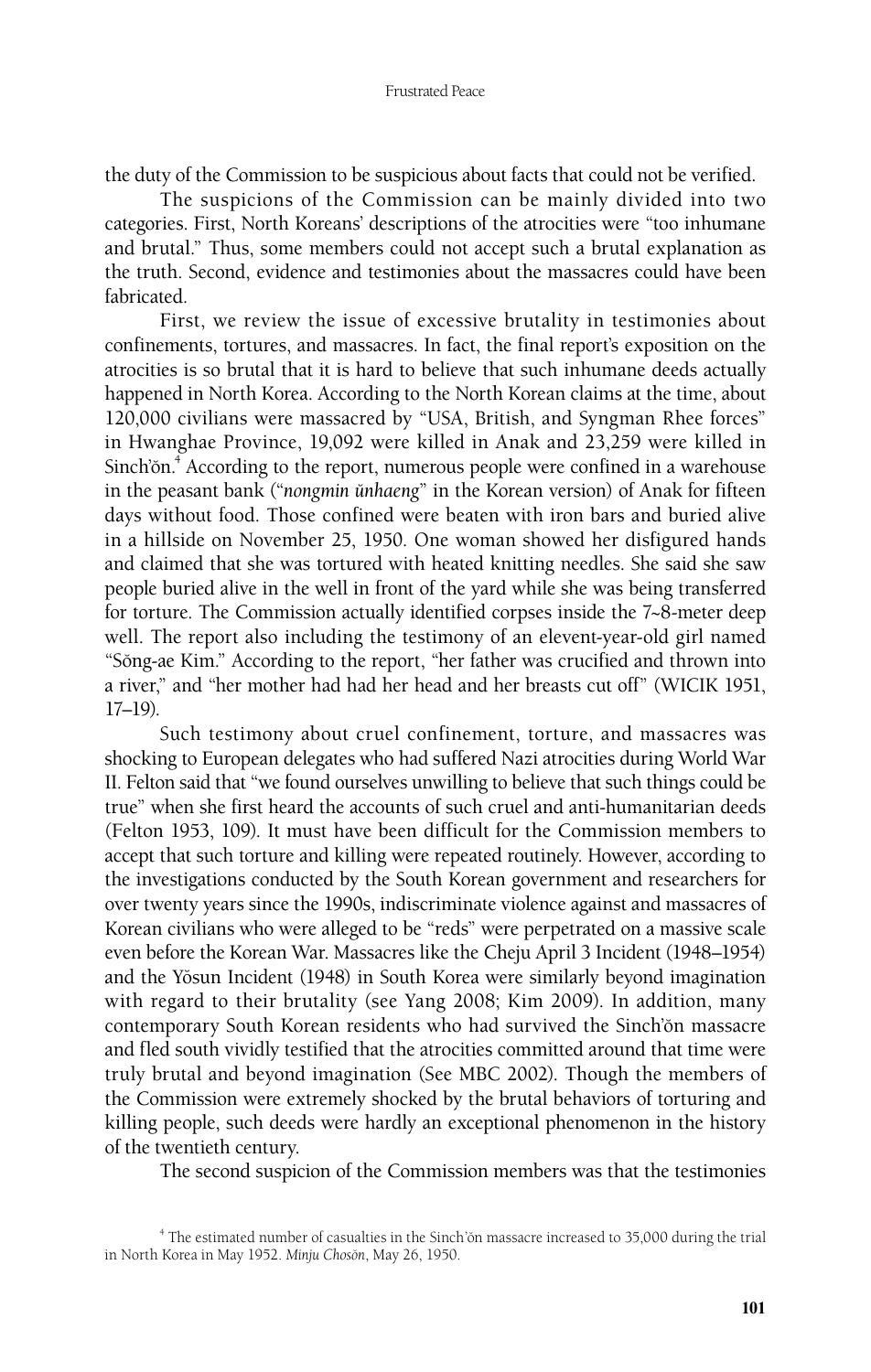and evidence they had seen and heard could have been fabricated. For example, Fleron, the Danish independent observer, arrived with a "skeptical attitude" toward what she would see in North Korea (Christensen 1951, 80). She therefore wanted to see with her own eyes the corpses buried in the group burial site. She suspected that the buried people could be South Korean or American soldiers who had been killed by the North Koreans. So the local North Korean people dug up a few burial sites and showed the corpses to the members of the Commission. As stated in the previous section, the members vividly identified numerous tortured victims. Although she started the investigation with a skeptical attitude, she had to concede the facts that could not be denied (Fleron 1951a).

The members of the Commission tried to choose witnesses randomly on their own initiative, and could visit dugouts and caves in cities and villages and freely choose the people they interviewed. Through such processes, the members were able to ensure to a certain extent the objectivity of their findings by comparing testimonies and verifying the consistency of their contents. They also organized a "Reassuring Committee of Inquiry" for final verification of the testimonies and for deciding what should be included in the report (Fleron 1951a; Felton 1953, 131). Through such repetitive processes, the Commission members began to be assured of the factuality of the claims of cruel massacres.

However, despite the constant efforts to verify the truth of the testimony, such efforts had certain limits. For instance, the Commission had to rely on the testimonies of the North Korean people with regard to the perpetrators of the massacres. The report points to "the Americans" or "American soldiers" as the main perpetrators of torture and massacre in most of the North Korean regions. In the provinces of Hwanghae, Kangwŏn, and P'yŏngan, where cruel massacres were committed, American soldiers were described as the main perpetrators. Although "Syngman Rhee soldiers" [South Korean soldiers] were pointed out as perpetrators in some cases, they were described as murdering North Koreans "under the orders of an American officer" (WICIK 1951, 26). There were also cases where a few British soldiers were designated as the main perpetrators, but such cases were very rare (WICIK 1951, 25; Felton 1953, 150). The absolute majority of North Koreans claimed that American soldiers committed the massacres. In response, Fleron intentionally asked whether South Korean soldiers were at the site of a massacre. Surprisingly enough, only American soldiers were referred to as the main perpetrators of the massacre (Fleron, 1951a).

Recently, Korean researchers have conducted studies on massacres that occurred in Sinch'ŏn, Hwanghae province during the Korean War. According to these studies, the massacres in this region were committed mainly by local North Korean right-wing militias. Contrary to the WIDF report claiming that the massacres were committed directly by or under the orders of US forces, some Korean historians suggest that these massacres were committed primarily by radical Korean right-wing youth groups. These studies rely mostly on oral depositions from people who actually lived in the region during the Korean War. These materials are fairly consistent and substantial in volume. Although Korean historians have not reached a consensus on the role of American soldiers in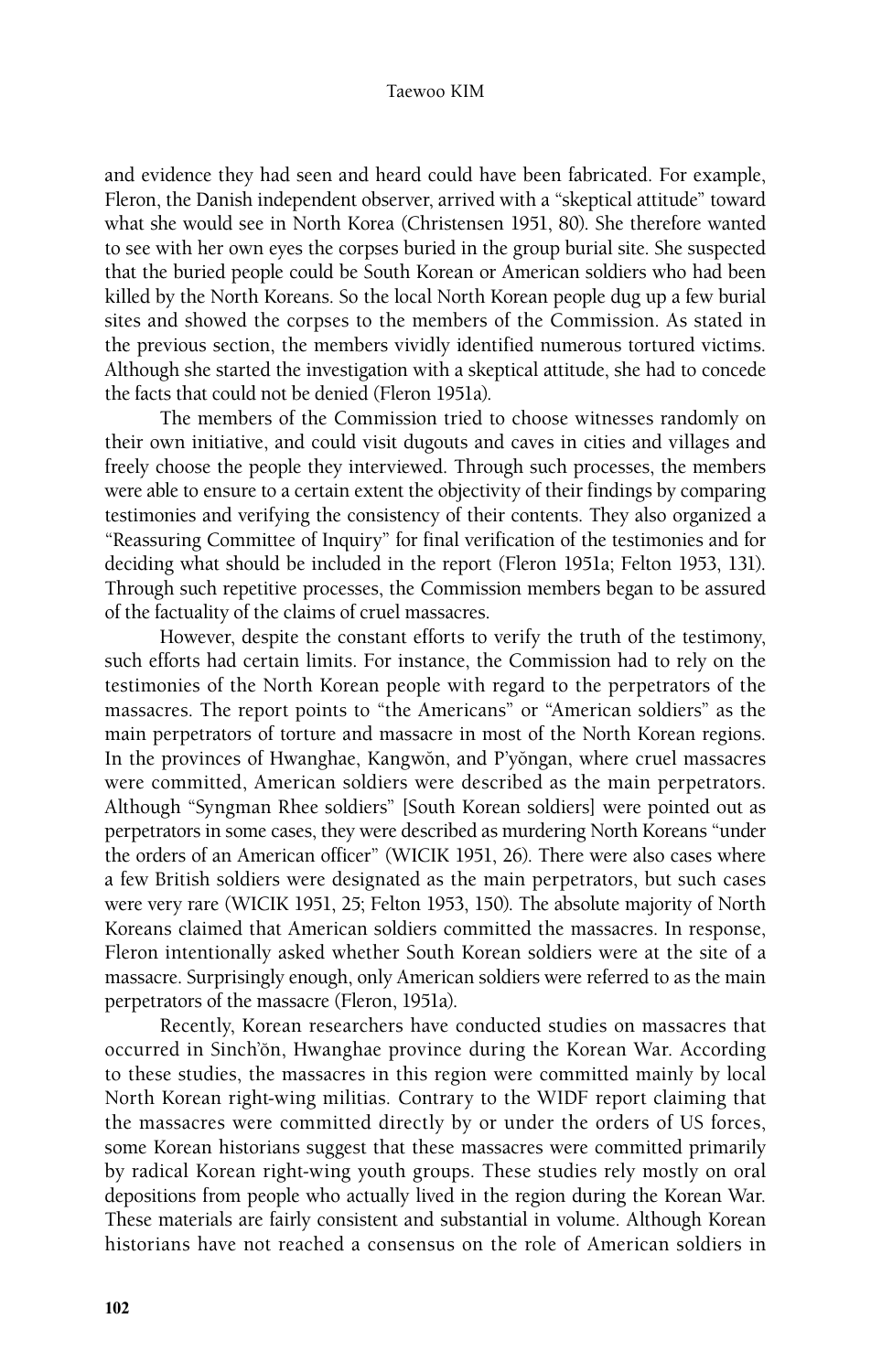massacres committed by radical right-wing youth groups, it is undeniable that the Korean militia participated in massacres during the Korean War (see Han 2013; Yi 2004).

By contrast, the WIDF report singles out only American soldiers or South Korean soldiers under the orders of US forces as the perpetrators of massacres, without any reference to Korean right-wing youth groups. This could be used as evidence casting doubt on the reliability of the Commission's activities and final report. If the Commission intentionally omitted the participation of Korean rightwing militia in the massacres, the investigation itself would have to be reassessed. However, if the Commission did not intentionally omit the above facts, we should ask whether the interviewees or Korean interpreters fabricated the facts concerning the massacres.

Among the above possibilities, this article assumes that it is more likely that the information was distorted by the North Korean interpreters than by the North Korean interviewees who served as the primary source for the Commission. This is because the small number of interpreters could have been controlled by the North Korean government, whereas random interviewees would have been more difficult to control in a uniform manner. As mentioned, the Commission always tried to interview many random North Koreans rather than those designated by the North Korean local government. It would have been impossible for the North Korean government to completely control the testimonies of people like the women and children whom the Commission happened to encounter while walking in the night, random cave dwellers who were visited without prior notice, or peasants who were working on farms. According to Felton's record, there were Korean interpreters including "Mr. Kim" who were sent by the North Korean government (Felton 1953, 80). Without controlling the Korean interpreters who facilitated communication between the members of the Commission and Korean interviewees, it would have been impossible to completely control the statements about the atrocities of rightwing Korean militias during the course of investigations.

In addition, there are other grounds suggesting the possibility of information distortion on the part of the North Korean government. In the process of comparing the English and Korean versions of the WIDF report, I found that some of the statements translated by the North Korean government were different in the English version. For example, in the explanation of the massacre that occurred in the village of Madzen [Majŏn], the District of Moon Chen [Munch'ŏngun], Kangwŏn Province, the English version states that "after a few days they [the Americans who had occupied the village of Majon] set free a number of women who escaped to the mountains or hid in the ruins of their houses." On the other hand, this sentence cannot be found in the Korean version. The Commission likely described what they had seen and heard about American soldiers setting free imprisoned women, and that the North Korean government intentionally deleted descriptions that presented American soldiers in even a slightly positive light (WICIK 1951, 35; WICIK 1951 (Korean Version), 209). Such an example demonstrates that North Korea took a far more political approach to the results of the WIDF investigation. Furthermore, as mentioned repeatedly in previous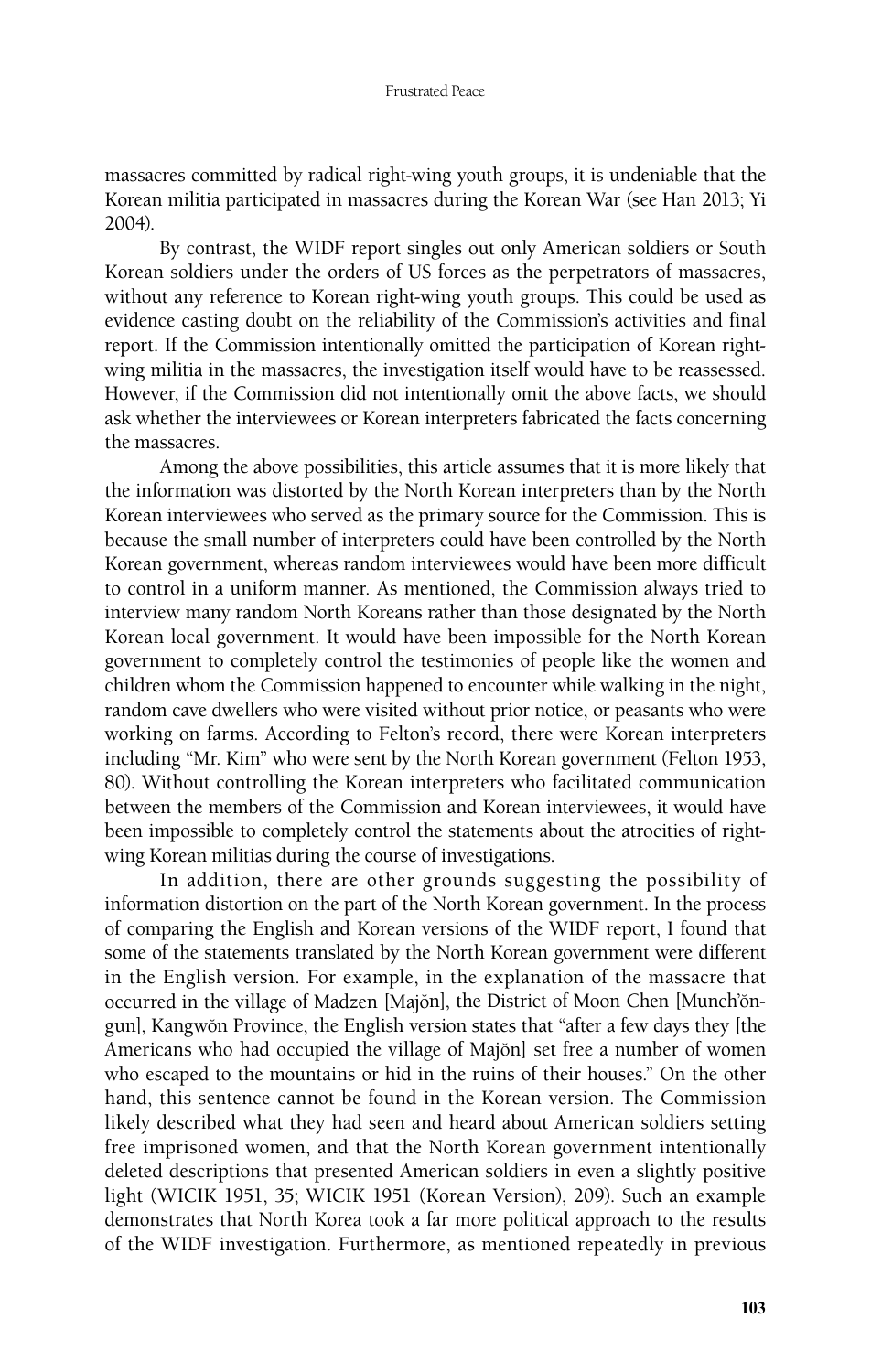paragraphs, the fact-finding commission was composed of numerous members, including independent observers like Fleron, who prioritized discovering the truth. In such a situation, it is highly unlikely that the members would have intentionally left out an important fact like the involvement of right-wing youth groups in massacres. In addition, it is highly likely that the North Korean government did not want North Korean right-wing youths to be mentioned as one of the main actors of the massacre. The North Korean government would not want to advertise to the world the large-scale insurrection of its right-wing youth as it would reveal the instability of the North Korean social system at the time.

As mentioned before, according to recent studies on the massacres of civilians during the Korean War, it is a historically proven fact that the massacres that took place in Hwanghae Province in North Korea were indeed as brutal as described in the WIDF report. However, concerning the important fact of the perpetrators of the massacres, it should be pointed out that the involvement of Korean right-wing youth was omitted in the final report because the Commission had to rely entirely on the interpreters when hearing the testimonies of local North Koreans.

### *Sexual Violence against Women*

Rape in war is not a modern phenomenon. It has been commonplace during wartime throughout human history. In the Middle Ages, most people believed that soldiers raped for sexual release. Women were treated as part of the victor's booty. In addition, to promote aggressive behavior, it has not been uncommon for armies or individual officers to encourage soldiers to commit rape. It functions as a form of male bonding. Furthermore, rape was a sexual form of torture with the vast majority of victims being female. As a method of torture, rape was employed to obtain information and to display power and the ability to dominate. It could be in retaliation for a woman's own actions or for those of her male compatriots. In 1998 the UN International Criminal Tribunal for Rwanda finally set a precedent by recognizing rape, when it occurred on a massive scale or under orders, as a form of torture. While rape had been recognized as a war crime in the past (for example, in the Fourth Geneva Convention of 1949, Article 27), no one had ever been successfully prosecuted for it until the conviction of Jean-Paul Akayesu in 1998 (Lambert 2006, 481–483).

The WIDF report is historically significant in that it might be the only investigation report revealing sexual violence against women during the Korean War. In addition, it is also significant in that the victims of sexual violence cited in the report testified using their real names. Though many of the North Korean women trembled in shame and fear during the interviews, they stated their names and testified about the sexual violence they had experienced. Before giving testimony, most of the women hesitated about describing the sexual violence that they endured, or struggled and suffered from the awful memories that they wanted to forget (Felton 1953, 118–119). We need to remember that about 130,000 women suffered from sexual violence committed primarily by the Soviet army against German women during the 1945 Battle of Berlin and that up to 10% of them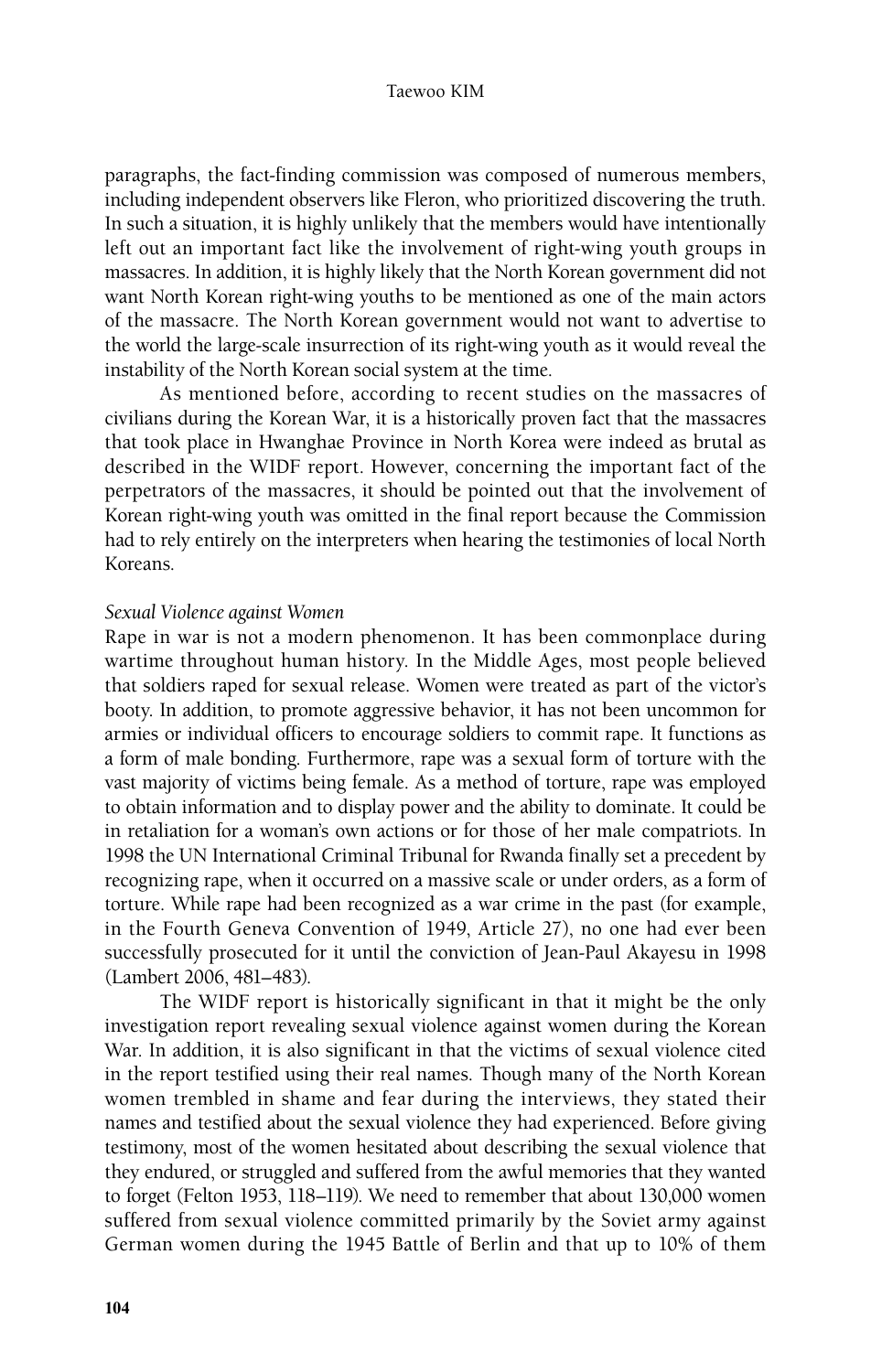committed suicide after this experience (Cherry 2006, 480). Such cases show the strong humiliation and trauma of sexual violence during wartime. North Korean women had to remember and testify to such terrible experiences.

The sexual violence against women described in the WIDF report can be divided into two types. The first type involved violent sexual harassment, torture, and forcible rape, after which the victim was murdered. The second type involved the kidnapping of women, confinement in a "brothel" [*yugwak* in the Korean version of the report], and consequent multiple incidents of sexual violence over a long period of time.

The report suggests several cases of the first type of sexual violence. For instance, the report gives an example of a P'yŏngyang citizen, Kim Sun-Ok ["Kim Chŏng-ok" in the Korean version of the report], and her testimony on sexual violence and the death of the secretary of the local women's organization. "The Americans led her naked through the streets and later killed her by pushing a red-hot iron bar into her vagina" (WICIK 1951, 16). In the report, Pak On-In [Pak Unin] from Saong-ni, Sinch'ŏn-gun, testified that "she herself saw with her own eyes an eighteen-year-old girl named Kim Yen-Sun [Kim Yŏnsun] being violated and then killed" (WICIK 1951, 27). In Kaichen District [Kaech'ŏn-gun], "as far as it is known, over 860 women were raped, but many women are ashamed to say." "Kim Yung-Dju [Kim Yongju], 28 years old, was raped by several soldiers." "Ree Sunsil [Yi Sunsil], a young woman, was kept for twelve days, quite naked, in a room with many soldiers" (WICIK 1951, 41-42). Cha Ok-Sun [Ch'a Oksŏn], 27 years old, testified that "while in prison in Wŏnsan she saw that the American soldiers chose several girls each night and violated them" (WICIK 1951, 35–36).

Regarding the second type of sexual violence, the report describes cases of the establishment of a brothel in the occupied area and the kidnapping, confinement, and rape of women in the brothel. In the report, Kim Suk-Sen [Kim Sukson] testified about the establishment and operation of the brothel in the Sinch'on region as follows: "When the US forces came to the town, they organized a brothel. They caught young girls and women and took them forcibly. The witness stated that the pretty girls were taken for the American and British officers and soldiers and the others for the Syngman Rhee troops." She stated that she knew three girls who had been in this brothel (WICIK 1951, 27). Ree Djin-Hyeng [Yi Ch'unhyŏng in the Korean version] who lived in Kaech'ŏn, testified about the presence of the brothel as follows: "The Americans hunted women and girls, taking them in their jeeps to their brothels. Ree and other young women escaped by smearing their faces with ashes and dressing like old women" (WICIK 1951, 42).

With regard to the establishment and operation of brothels in the North Korean regions during the Korean War, it is impossible to verify their presence even today. The testimonies included in the WIDF report are the only evidence for their existence. However, the testimonies should not be disregarded since the North Korean women at the time disclosed their real names and testified about their experiences while struggling with the awful memories. Moreover, some Korean researchers have suggested that a licensed prostitution system for Korean armed forces and UN forces was temporarily operated and then abolished in South Korea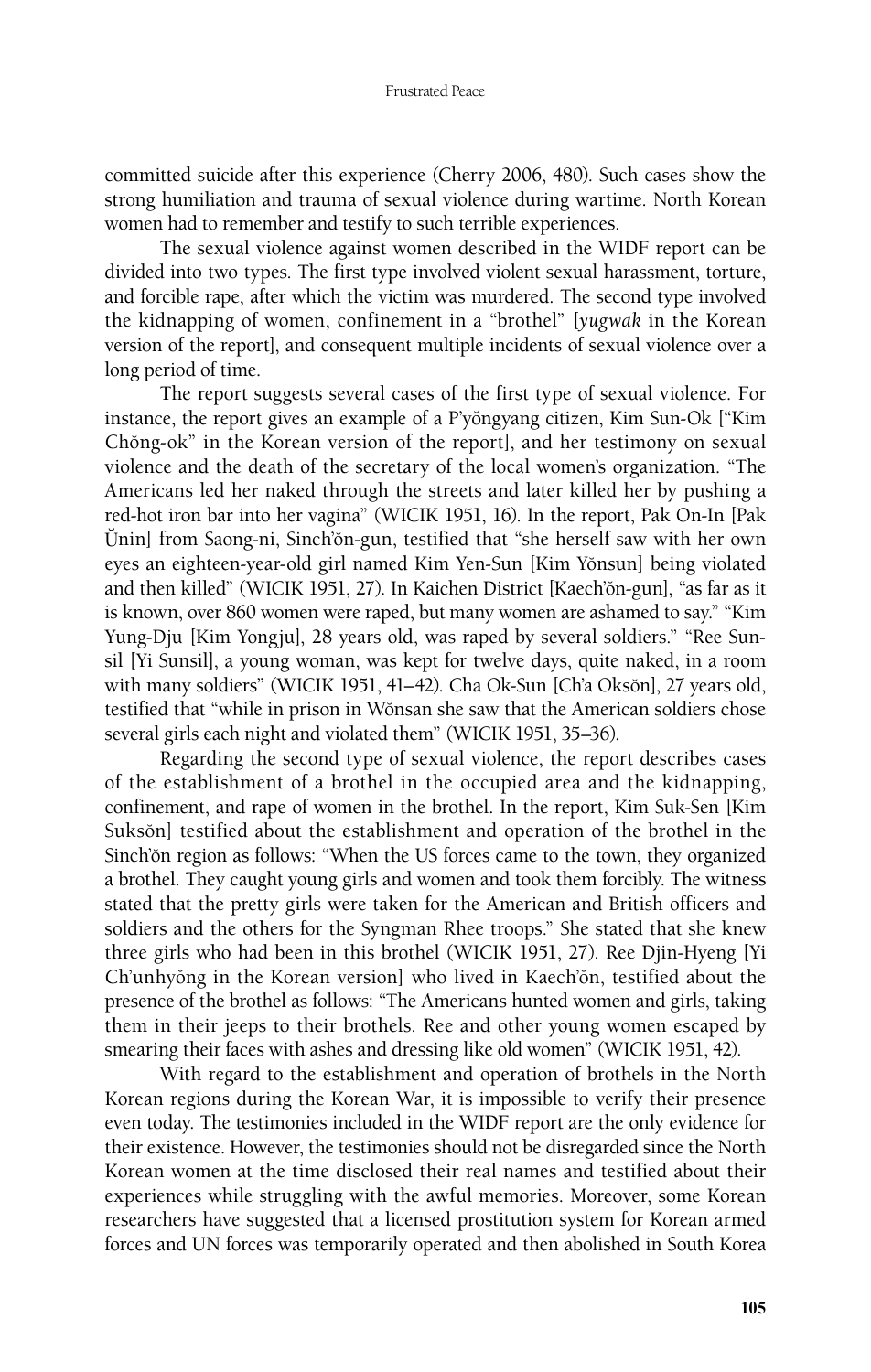after 1951 due to the prolonged war with North Korea (Kim 2000; Yi 2004; Park 2011). The US Military Government in Korea completely abolished state-regulated prostitution in South Korea shortly after liberation from Japan. However, brothels for soldiers began to operate in South Korea after the outbreak of the Korean War. According to military documents of the time, the "comfort facilities" [*wianso*] for UN forces were built "at the request of the stationed forces" (Park 2011, 54–55). Furthermore, according to several testimonies, some of the women who worked at the "comfort facilities" were abducted by anti-North spies or were forced to work on charges of being "reds" [*ppalgaengi*] (Kim 2011, 132–133; Park 2011, 46). The fact that new "comfort facilities" for soldiers were set up in South Korea during the war, and the testimonies that some women were forced to work there, make it difficult to dismiss the testimonies of North Koreans as false.

Although many testimonies about rape and sexual torture against North Korean women are incredibly cruel and hard to believe, they cannot be easily dismissed when viewed in the light of the history of sexual violence against women during wartime throughout the twentieth century. A typical example would be the cases of sexual violence during World War II between German and Soviet forces in eastern European regions. Sexual violence committed by German forces was mainly caused by the distorted racial policy toward non-Aryan civilian populations and the soldiers' stress from the intense resistance of the Soviet Union. On the other hand, sexual violence committed by Soviet forces was caused by a fierce desire for vengeance and hatred generated by the brutality of German forces (Burds 2009, 35–73; Teo 1996, 191–218). It is reported that there were at least two million female victims raped by Soviet forces, including the cases in other eastern European regions (Beevor 2002, 410; Cherry 2006, 479). Thus, the North Korean women's testimony of sexual violence in the WIDF report should not be seen as mere political propaganda from the Cold War. Instead, the testimonies should be attended to carefully as the screams of the women victims sacrificed violently in a man-centered war culture.

# **Conclusion**

Francisca de Haan, the leading scholar of the WIDF, has evaluated the Federation as a "progressive, left-feminist international umbrella organization, with an emphasis on peace, women's rights, anti-colonialism and anti-racism." Although the WIDF generally supported the Soviet Union, it "does not mean that the WIDF was a "Soviet front" organization with other goals than professed." Its US branch, the Congress of American Women, claimed to have 250,000 members by 1947, and in the early 1950s its Danish branch, the *Danmarks Demokratiske Kvindeforbund* [Denmark's Democratic Women's Federation], had twenty-five chapters in Copenhagen alone. She asserted that "diversity similarly characterized WIDF member organizations." (De Haan 2012, 1–2)

Just like the diversity of the WIDF, the WIDF Korea Commission was also made up of women of various political and social backgrounds. They ranged from the communists of the Soviet Union and China, to a social democrat from Western Europe, to a liberal who had even worked for a US Intelligence Agency in the past.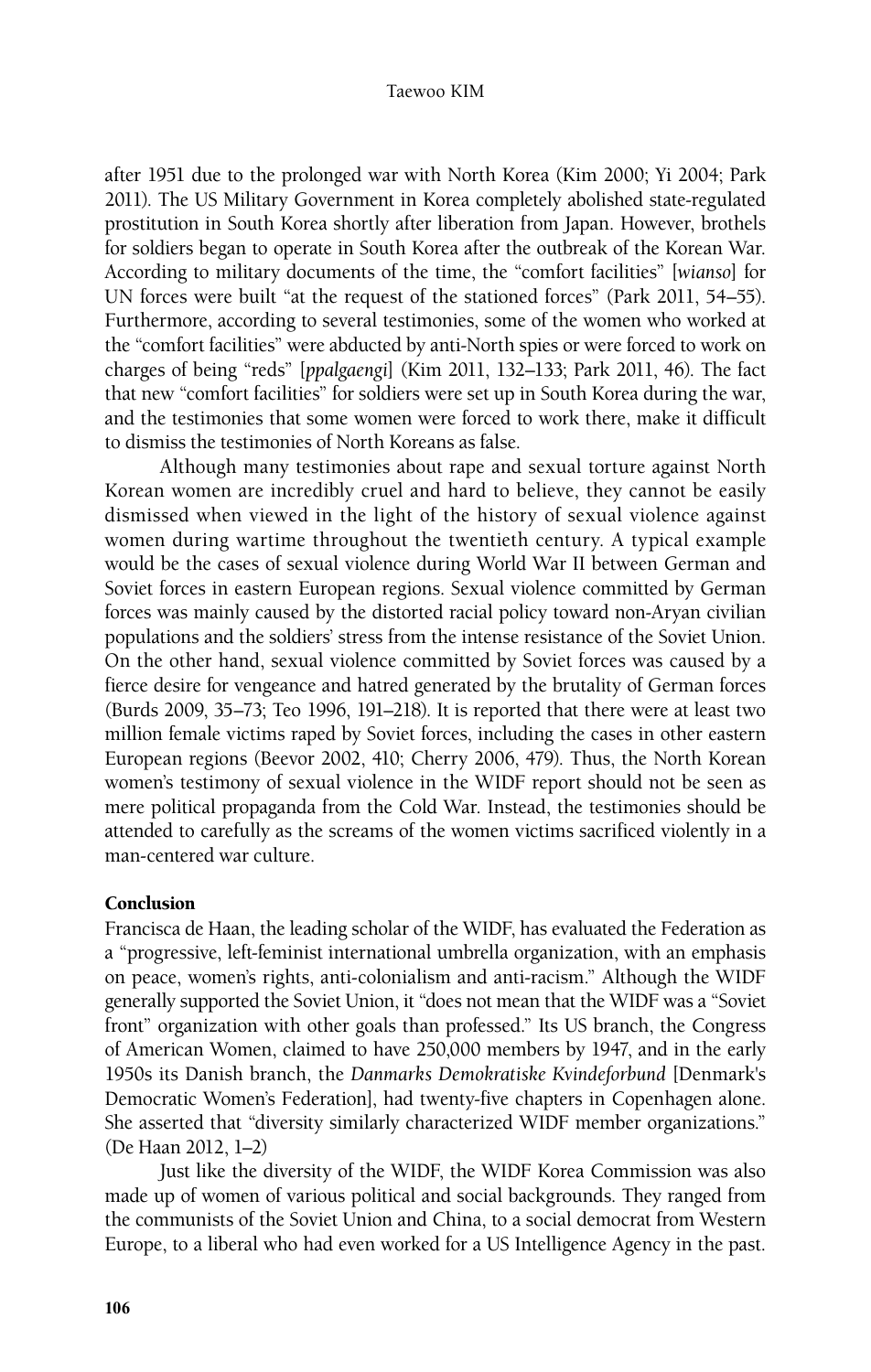Delegates from the Soviet Union and China would have participated in the WIDF Commission out of Cold War solidarity with North Korea. On the other hand, UK and Danish delegates had a relatively greater thirst for truth. There were serious and occasional conflicts between the members, but there was no great difficulty in producing the final report. The desperate and disastrous realities of North Korea were plain to see.

Upon returning home after their investigation activities in North Korea, some members of the WIDF Commission had to endure criticism and hardships from their own nations and communities. Cuban delegate and lawyer Candelaria Rodriguez was arrested upon her return. Felton, who was a politician in the British labor party, was criticized as a communist and a traitor and was expelled from her public positions. West German delegate Lilly Wächter, who was an ordinary housewife with social democratic beliefs, was arrested by US forces for violating Allied Control Council Law No. 14 (Fleron 1951b; Donert 2016, 326).<sup>5</sup> However, despite all manner of constant insults and political oppression inflicted on some members throughout the Korean War period, no form of media reported that any member of the Commission had repudiated the statements of the WIDF report. As mentioned, Rodd, who was the leader of the Commission, did not change her attitude toward the WIDF report even in her interview in the 1980s.

It is assumed that the Commission members grew gradually more confident in the reliability of the report in the process of ensuring objectivity during their investigations in North Korea. According to the record of Felton, the Commission members were divided into small groups and tried "to form their own impressions of how people were living." She affirmed that "we had seen enough" to understand the actual situation in North Korea (Felton 1953, 90, 95). The Commission members could visit any place within the cities they wanted, pay surprise visits, and talk to anyone they met in the underground civilian residential areas. Afterward, the members of the Commission could freely share and discuss investigation results in their lodgings. In writing the report, the members deleted any claim that could not be verified with concrete evidence even if the claim seemed to be true.

The reliability of the main contents and arguments of the report has been doubted for a long time. The WIDF report described that almost all of the urban and rural areas in North Korea had been burned to ashes when the members investigated the regions in May 1951. Such descriptions have been verified as the truth by the Korean War documents released by the USAF beginning in the 2000s. When the Commission members visited North Korea, all urban and rural areas and even isolated farmhouses in a remote mountain village had been burnt to the ground by incendiary bombs after execution of the USAF's "Scorched Earth Policy" in November 1950. Thus, the report's explanations about the bombing damages were not exaggerated, in spite of the US government and military's claims that they only attacked "military targets" throughout the Korean War.

<sup>&</sup>lt;sup>5</sup> Unfortunately, I have not uncovered any information on what happened to communist members of the Committee right after they returned home.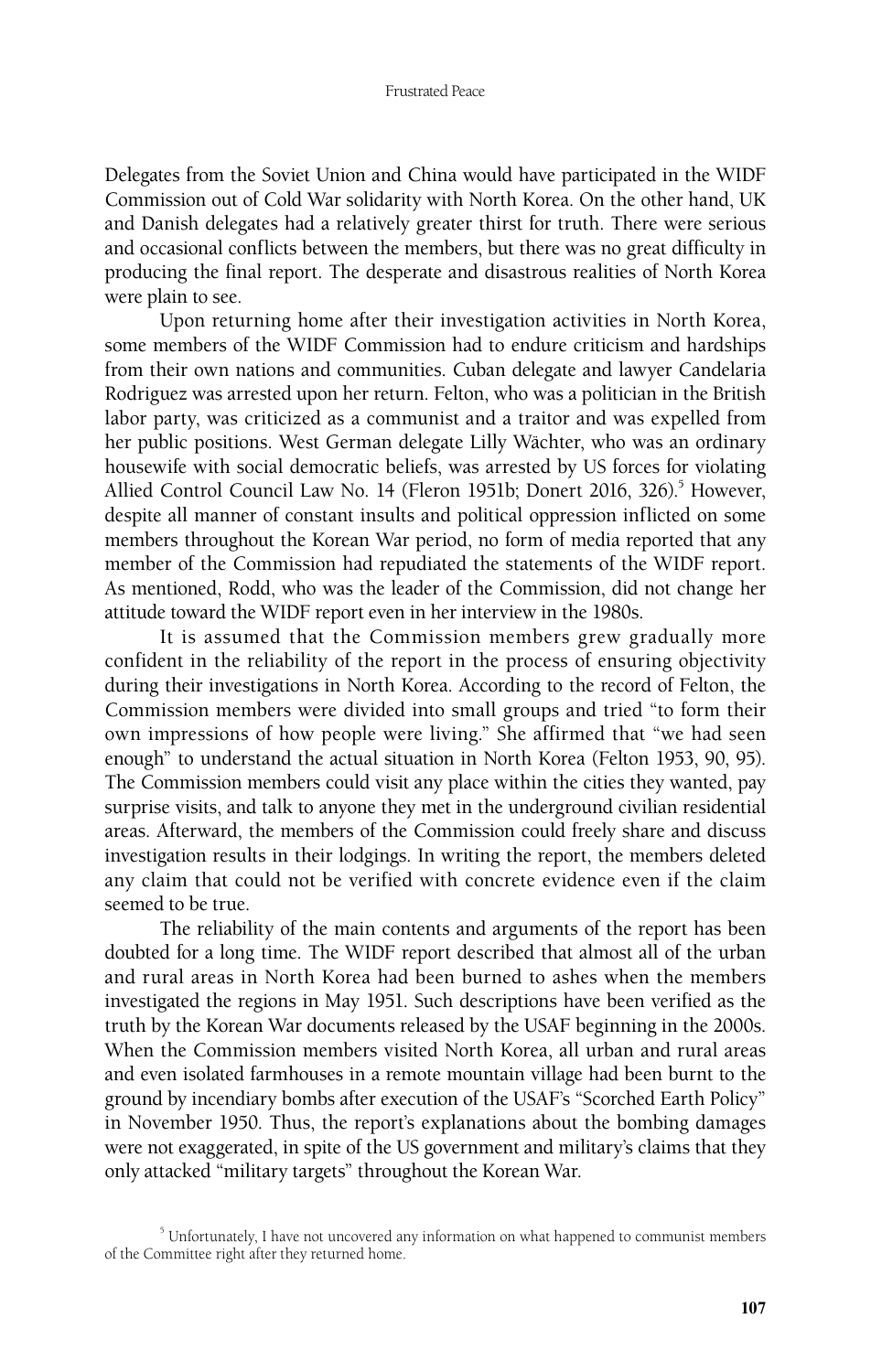In addition, given that several South Korean studies have corroborated the statements about the brutal massacres of civilians in Hwanghae Province, these statements have also proven to be true to a considerable extent. However, concerning the main perpetrators of the massacres, it is important to note that the WIDF does not mention the Korean right-wing groups that played an important role in the massacres committed in North Korea. This study has identified this omission as revealing a serious limitation to the WIDF's investigatory activities. Limitations in the investigations—especially in the case of massacres—were to be expected as the members had to rely considerably on the testimonies of North Korean residents and interpreters. As previously described in detail, the Commission members consistently doubted the testimonies they heard while trying their best to ensure the objectivity of the process of identifying the perpetrators of the massacres.

A number of North Korean women disclosed their residential region, age, and real name and testified about their own or their family members' shameful experiences of sexual violence. Of course, these Korean women's names and testimonies could have been manipulated. However, Felton stressed that "the questioning of each person took a long time. . . to identify the witnesses in such a way that they could be found and re-examined in any later investigation that might take place" (Felton 1951, 138). Cases like this of multiple victims of wartime sexual violence providing their names and testifying to their present suffering during wartime are rarely found in world history. Although the North Korean women trembled in fear and humiliation, they testified under their real names because they wanted to let the world know about the dark truth of the Korean War. They wanted people outside the Korean Peninsula to understand in detail the hardships they had suffered. This article clearly addresses the limitations of the WIDF Commission's activities. In particular, as specifically analyzed in this article, North Korea clearly tried to use the WIDF's activities politically through attempts at translational distortions in the Korean version of the WIDF report.

But distortions in translation could also be regarded as a sign of tension and distance between the WIDF Commission and the North Korean government. North Koreans must not have been able to request or order the correction of certain contents in the process of writing the report. Just as many recent studies show that the WIDF was not a mere communist group or Soviet puppet (De Haan 2010; Mooney 2013), the WIDF Korea Commission investigators were also not puppet writers under the orders of the North Korean or Soviet government.

North Korean women expressed their sincere gratitude to WIDF Commission members. Although some of them declined to be interviewed and were suspicious of strangers, many of them expressed gratitude to the members. Some of them even said they were happy to see the members. One of the questions that the Commission members were frequently asked was "will it soon be over?" (Felton 1951, 96). The North Korean people barely managed to maintain their livelihood in the devastated areas and wanted the war to end soon. Before returning home, Felton received a pair of silver spoons and chopsticks from a Korean woman. The woman explained that the silver spoons and chopsticks were "a symbol of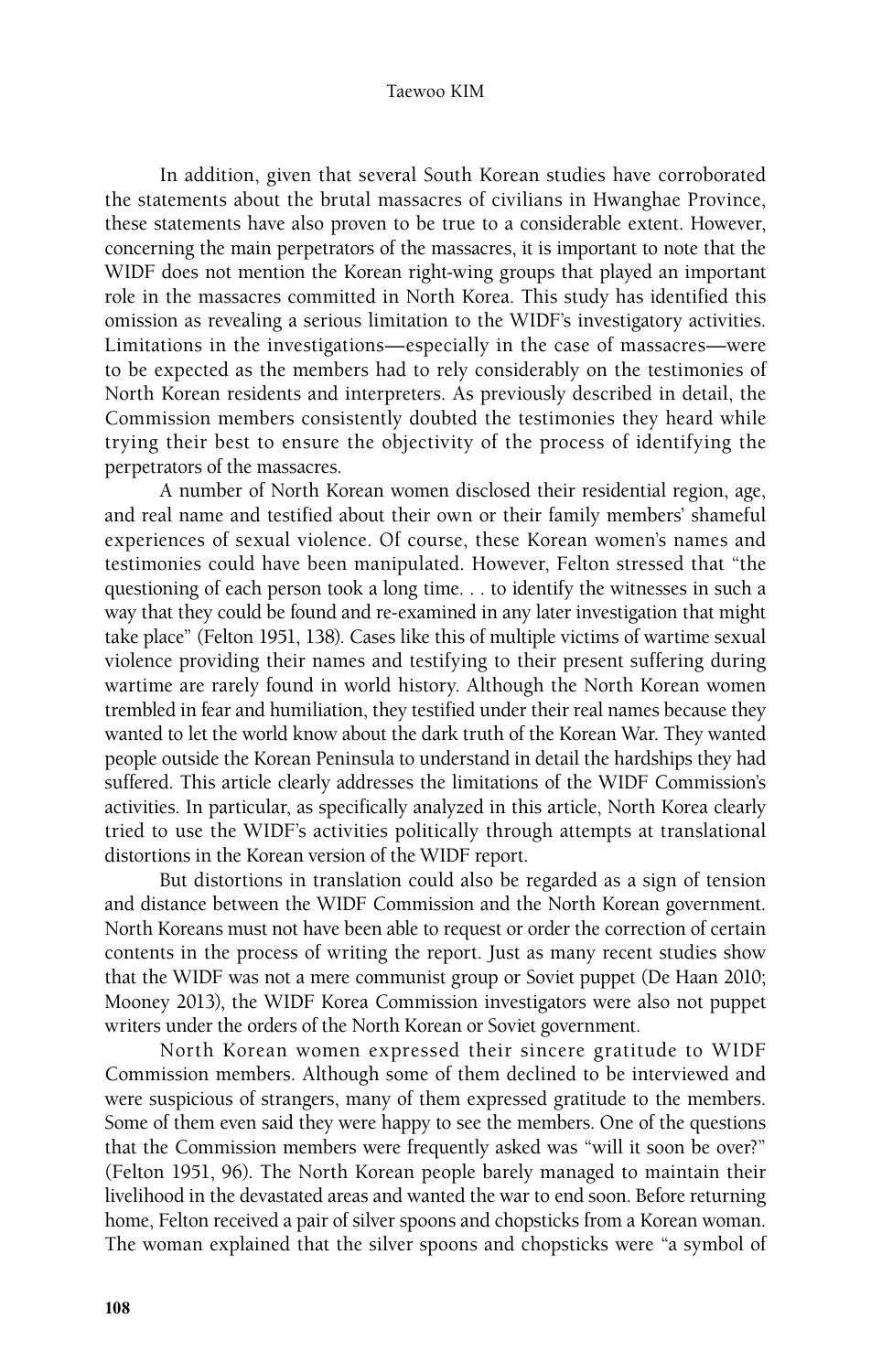enduring friendship between the people of our two countries" (Felton 1951, 153). At that time, marrying couples exchanged silver spoons and chopsticks as a symbol of eternal love. Although the desires for love and peace among the members of the WIDF Commission and North Korean women were entirely ignored and suppressed by Cold War politics for many decades, it would be meaningful to pay attention to the voices of these women in the present day, as we mark seventy years since the outbreak of the Korean War. Just like those women of 70 years ago, we are still hoping for the establishment of a lasting peace on this divided and conflicted Korean Peninsula.

### **REFERENCES**

### Primary Sources

- *Minju Sinbo* 민주신보 [Democracy Newspaper], September 7, 1950.
- *Nevada State Journal*, September 8, 1950.
- *Rodong Sinmun* 로동신문 [Labor Newspaper], January 8, 1951.
- *Vi Kvinder* [We Women] 7, 1951.
- Acheson, Dean. 1950. "Korean bombing," September 6. In Institute for Military History Compilation of the ROK (IMHCR). 1998. *A Series of Documents of the Korean War 30: Documents of the Division of Historical Policy Research of the U.S. State Department*. Seoul: IMHCR, 231.
- Christensen, Thomas. 1951. "Krigens sande ansigt" [The true face of the war]. *Pacifisten [The pacifist]*.
- Cotton, Eugénie. 1951. "The WIDF to the UN." June 11. In Women's International Commission for the Investigation of War Atrocities Committed in Korea, *We Accuse: Report of the Women's Investigation of Atrocities Committed by USA and Syngman Rhee Troops in Korea*, 1951, 48.
- Felton, Monica. 1953. *That's Why I Went*. London: Lawrence & Wishhart.
- Fleron, Kate. 1951a. "Rapport fra Nord-Korea: Korea er brændt hus for hus [Report from North Korea: Korea is burnt – house by house]." *Frit Danmark [Free Denmark]* (July). Accessed October 10, 2018. http://www.fredsakademiet.dk/ tid/1900/1951/juli/juli111.htm#7013.
	- \_\_\_\_\_\_\_\_\_\_. 1951b. "Rapport fra Nord-Korea [Report from North Korea]," *Frit Danmark [Free Denmark]* (August). Accessed October 10, 2018. http://www.fredsakademiet.dk/ tid/1900/1951/august/aug107.htm.
	- \_\_\_\_\_\_\_\_\_\_. 1951c. "Rapport fra Nord-Korea [Report from North Korea]." *Vi kvinnor i demokratiskt världsförbund [We eomen in the Democratic World Federation]*. Vol. 6: 6–8.
- Institute for Military History Compilation of the ROK (IMHCR). 1998. *A Series of Documents of the Korean War 30: Documents of the Division of Historical Policy Research of the U.S. State Department*. Seoul: IMHCR.
- Institute for Military History Compilation of the ROK. 2001. *A series of Documents of the Korean War 59: The U.S. Department of State relating to the internal affairs of*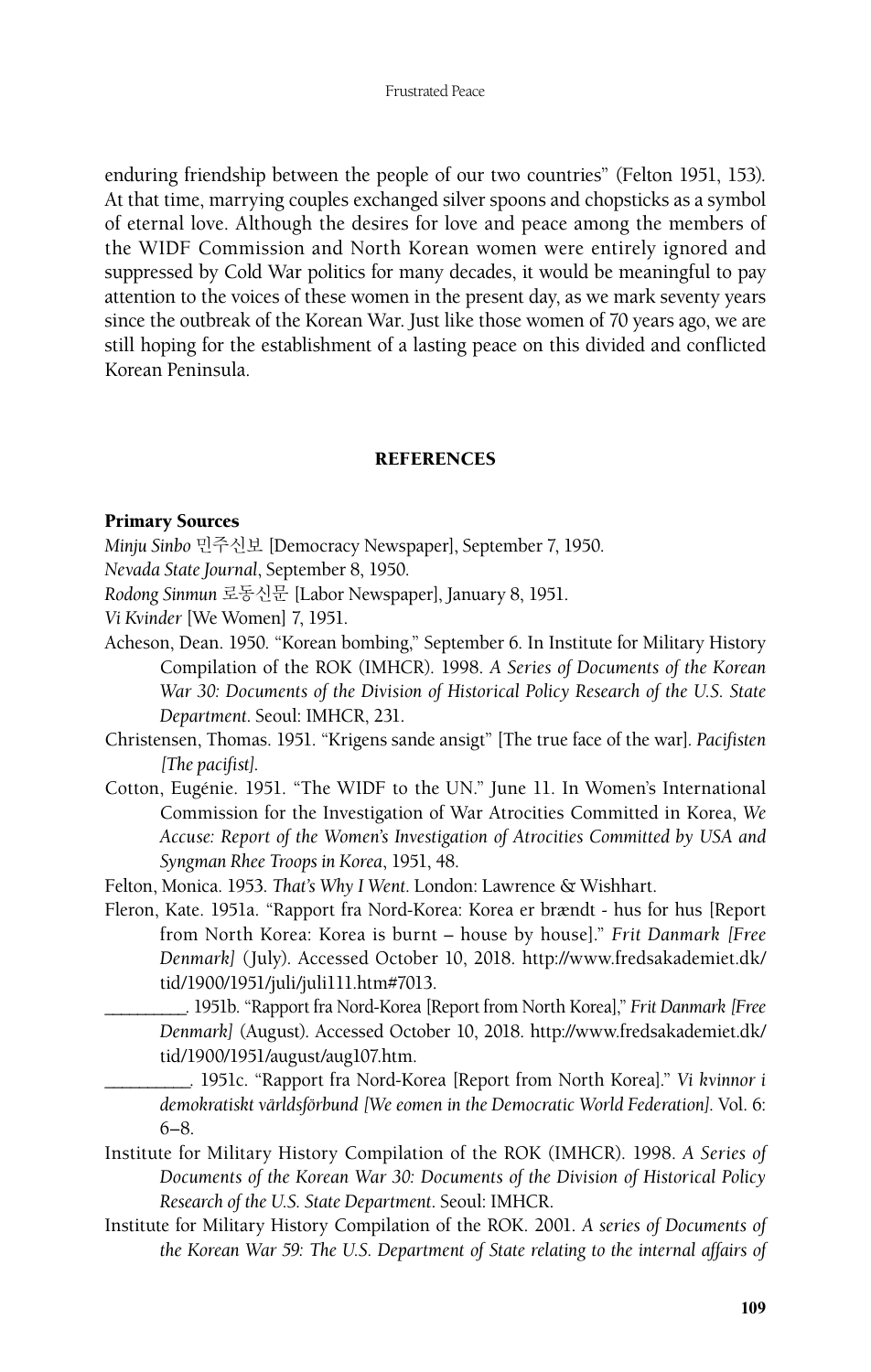*Korea*. Seoul: IMHCR.

- Korean Central Press Agency (KCPA). 1952. *Chosŏn chungang yŏn'gam 조선중앙연감*, 1951–1952 [Central Yearbook of Korea, 1951–1952]. Py'ongyang: KCPA.
- MBC. 2002. *Ije nŭn malhal su itta: Manggak ŭi chŏnjaeng, Hwanghae-do Sinch'ŏn sagŏn* 이제는 말할 수 있다: 망각의 전쟁, 황해도 신천 사건 [Now we can say: War against oblivion, the Hwanghae Province Sinch'ŏn Incident]. Seoul: MBC (a source book stored in the library of Seoul National University).
- Muccio, John. 1950. "Memorandum of conversation, by the ambassador in Korea (Muccio)." November 17. In U.S. State Department. 1976. *Foreign Relations of the United States, 1950*. Vol. 7. *Korea*. Washington, D.C.: U.S. Government Printing Office: 1175.
- Ovsiannikova, Maria Dmitrievna [Овсянникова, Мария Дмитриевна]. 1951. *Zlodeianiia amerikano-angliiskikh interventov v Koree* [Злодеяния американоанглийских интервентов в Корее] [Crimes of US-English Interventionists in Korea]. Moscow.
- The United Nations. 1950. *Yearbook of the United Nations, 1950*. New York: Columbia University Press in Co-operation with the United Nations.
- U.S. State Department. 1976. *Foreign Relations of the United States, 1950*. Vol. 7. Korea. Washington, D.C.: U.S. Government Printing Office.
- United States House of Representative. 1951. *Report on the Communist "Peace" Offensive*. Washington D.C.: US Government Printing Office.
- WICIK (Women's International Commission for the Investigation of War Atrocities Committed in Korea), *We Accuse: Report of the Women's Investigation of Atrocities Committed by USA and Syngman Rhee Troops in Korea*, 1951. Available in the Institute for Military History Compilation of ROK. 2001. 355–379.
- WIDF. 1946. "The Situation of Women in Colonies, Discussions on Racial Discrimination." *Bulletin d'Information*: 9–10.

\_\_\_\_\_\_\_\_\_\_. 1948. *Second Women's International Congress Proceedings*.

Y'Blood, William, ed. 1999. *The Three wars of Lt. Gen. George Stratemeyer: His Korean War Diary.* Washington D.C.: Air Force History and Museums Program.

# Secondary Sources

- Armstrong, Elisabeth. 2016. "Before Bandung: The Anti-Imperialist Women's Movement in Asia and the Women's International Democratic Federation." *Signs: Journal of Women in Culture and Society* 41, no. 2 (Winter): 305–331.
- Beevor, Anthony. 2002. *The Fall of Berlin, 1945*. New York: Viking.
- Burds, Jeffrey. 2009. "Sexual Violence in Europe in World War II, 1939–1945." *Politics & Society* 37, no. 1 (March): 35–74.
- Cherifati-Merabtine, Doria. 1994. "Algeria at a Crossroads: National Liberation, Islamization and Women." In *Gender and National Identity: Women and Politics in Muslim Societies*, edited by Valentine M Moghadam, 40–62. London: Oxford University Press.
- Cherry, Rachel I. 2006. "Rape: Red Army in World War II." *Women and War* 2. ed. Bernard Cook, 479–481. Santa Barbara: ABC-Clio.
- De Haan, Francisca. 2010. "Continuing Cold War Paradigms in Western Historiography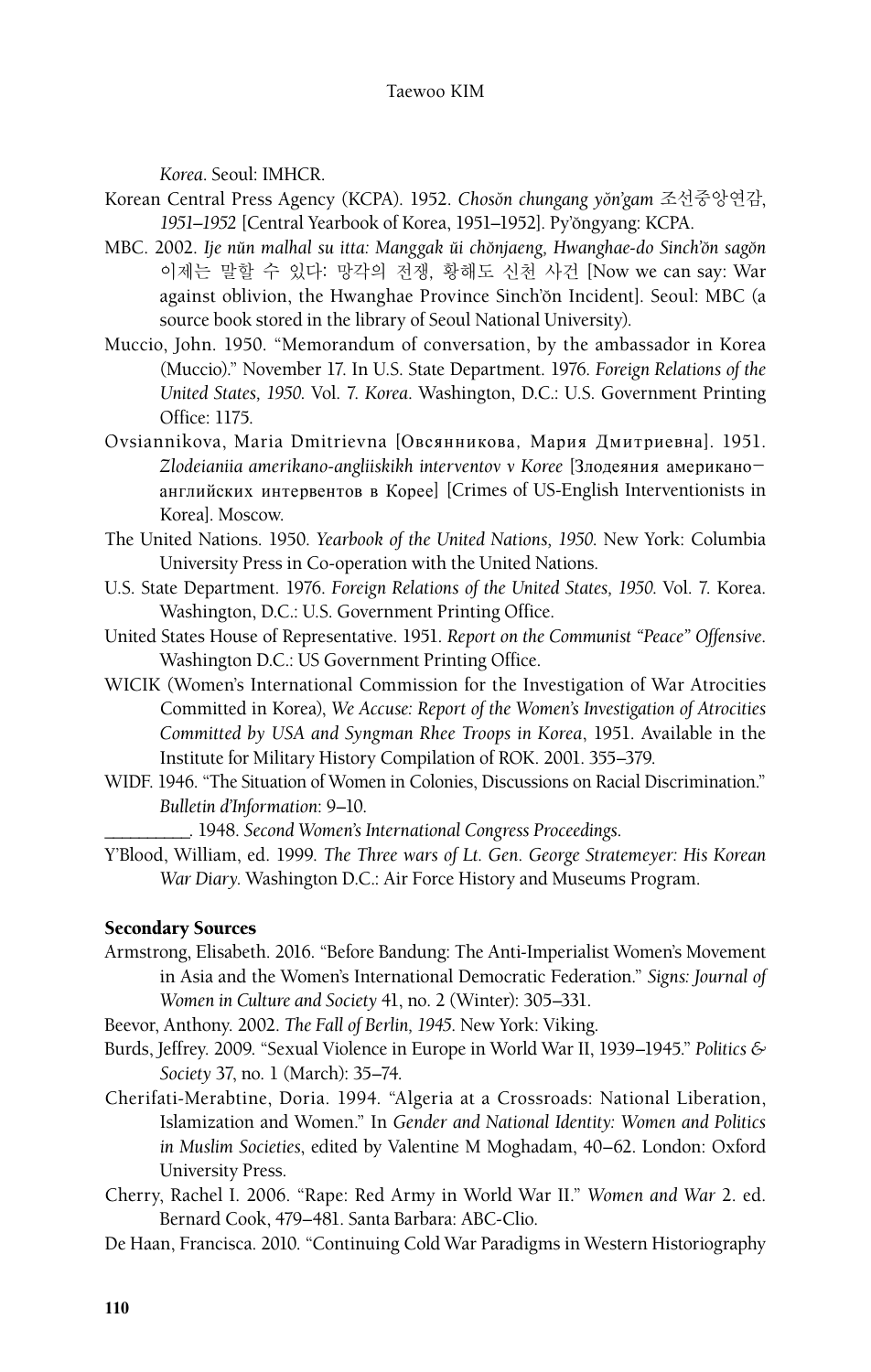of Transnational Women's Organizations: The Case of the Women's International Democratic Federation (WIDF)." *Women's History Review* 19, no. 4 (September): 547–573.

- \_\_\_\_\_\_\_\_\_\_. 2012. "The Women's International Democratic Federation (WIDF): History, Main Agenda, and Contributions, 1945–1991." In *Women and Social Movements (WASI) Online Archive*, edited by Thomas Dublin and Kathryn K. Sklar. Available at: http://alexanderstreet.com/products/women-and-social-movementsinternational.
- Donert, Celia. 2016. "From Communist Internationalism to Human Rights: Gender, Violence and International Law in the Women's International Democratic Federation Mission to North Korea, 1951." *Contemporary European History* 25, no. 2 (April): 313–333.
- Fujime Yuki 藤目ゆき. 2013. "Monica Felton kwa kukche yǒsǒng minju yǒnmaeng (WIDF) Han'guk chŏnjaeng chinsang chosadan" 모니카 팰튼과 국제여성민주 연맹 (WIDF) 한국전쟁 진상조사단 [Monica Felton and the WIDF Fact Finding Mission to the Korean War]. *Sahoewa Yŏksa*, 100 (December): 279-324.
- Futrell, Robert. 1961. *The United States Air Force in Korea, 1950–1953*. New York: Duell, Sloan and Pearce.
- Han Monikka. 2013. "Ponggiwa haksal ŭi kan'gŭk: Hwanghaedo Sinch'ŏn sagŏn" 봉기 와 학살의 간극: 황해도 신천 사건 [The gap between "uprising" and "massacre": A Review of the Sinch'ŏn Incident in Hwanghae Province]. *Ihwa sahak yŏn'gu* 46 (June): 97–137.

Huxford, Grace. 2018. *The Korean War in Britain*. Manchester: Manchester United Press.

- Kim Tŭkchung. 2009. Ppalgaengi ŭi t'ansaeng 빨갱이의 탄생 [The birth of the Reds]. Seoul: Sŏnin.
- Kim Kwiok. 2000. "Napch'i Pukhanin ŭl kongjakwon, wianburo iyonghaetta" 납치 북 한인을 공작원, 위안부로 이용했다 [Kidnapped North Koreans were exploited as secret agents and comfort women]. *Wolgan mal* (December): 154–159.

\_\_\_\_\_\_\_\_\_\_. 2011. "Han'guk cho˘njaeng kwa Han'gukkun wianbu munje ru˘l torabonda" 한국전쟁과 한국군 위안부 문제를 돌아본다 [Looking back at the issue of ROK comfort women during the Korean War]. *Kusulsa yŏn'gu* 2, no. 1 (June): 117-140.

Kim T'aeu [Kim, Taewoo]. 2013. P'okkyŏk [Bombing]. P'aju: Ch'angbi.

Kim, Taewoo. 2012a. "War against an Ambiguous Enemy: U.S. Air Force Bombing of South Korean Civilian Areas, June–September 1950." *Critical Asian Studies* 44, no. 2 (June): 205–226.

\_\_\_\_\_\_\_\_\_\_. 2012b. "Limited War, Unlimited Targets: US Air Force Bombing of North Korea during the Korean War, 1950–1953." *Critical Asian Studies* 44, no. 3 (September): 467–492.

\_\_\_\_\_\_\_\_\_\_. 2017. "Actualized Stigma: The historical formation of anti-Americanism in North Korea." *Modern Asian Studies* 51 (April): 543–576.

- Lambert, Tonya M. 2006. "Rape in War." In *Women and Wa*r 2 , edited by Bernard Cook, 481–483. Santa Barbara: ABC-Clio.
- Laville, Helen. 2002. *Cold War Women: The International Activities of American Women's Organizations*. Manchester: Manchester University Press.
- McGregor, Katharine. 2016. "Opposing Colonialism: The Women's International